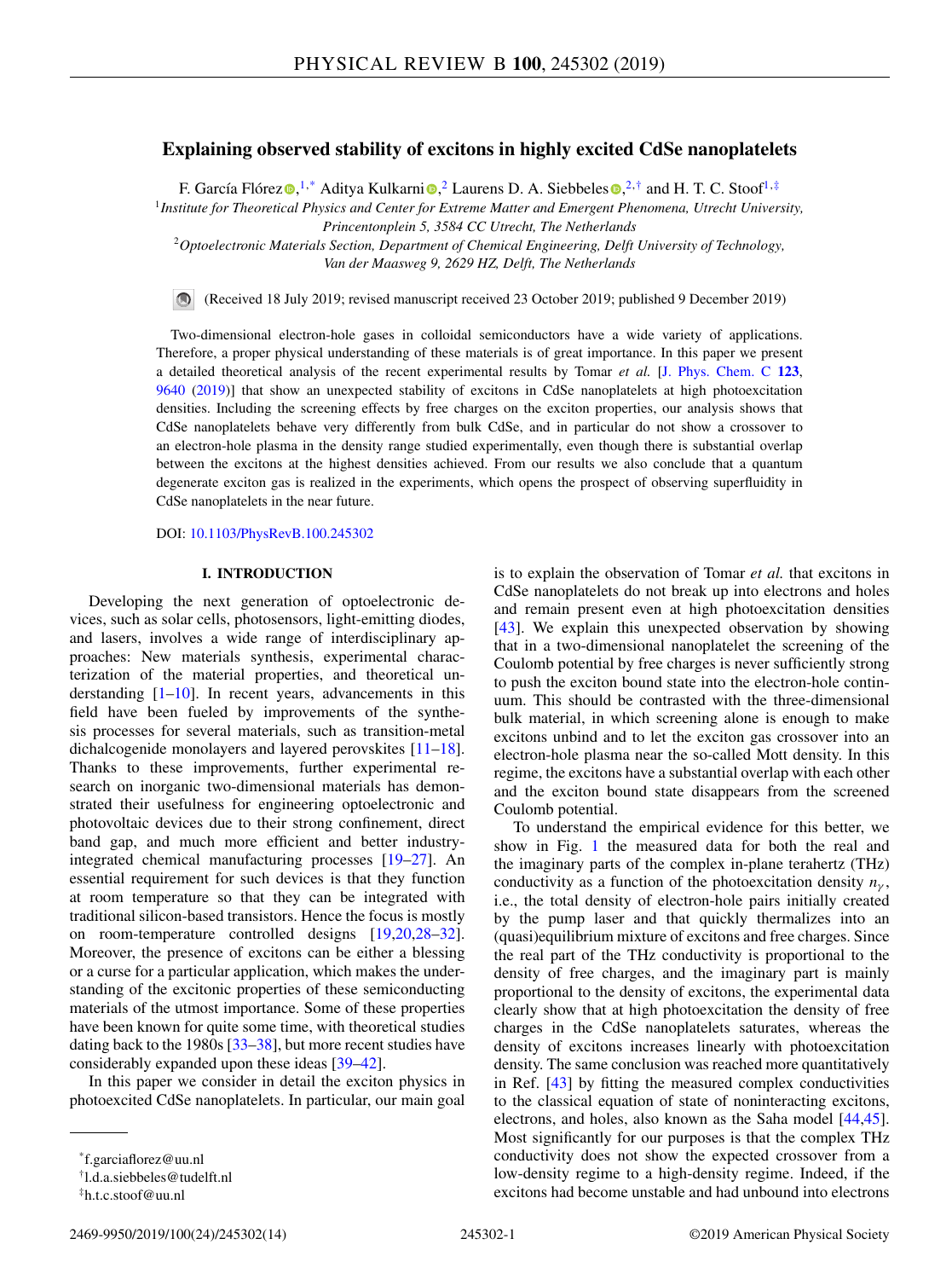<span id="page-1-0"></span>

FIG. 1. The complex in-plane conductivity  $\sigma_{\parallel}$  as a function of photoexcitation density  $n<sub>v</sub>$ , where the dots correspond to the data from Ref. [\[43\]](#page-12-0) and the lines to our best model fit. Positive values (empty dots and dashed line) give the real part of the conductivity, while the negative values (filled dots and solid line) give the imaginary part. Shown in the legend are the numerical results for the electron and hole DC mobilities, which are used to fit the model developed in this paper to the experimental data. Dotted magenta vertical lines are shown for reference in other figures. The green solid vertical line marks the density above which quantum statistics for excitons needs to be considered.

and holes, i.e., if the system had shown a crossover from an exciton gas into an electron-hole plasma near the Mott density, this would have resulted in a relatively sharp change of the complex conductivity. Clearly Fig. 1 does not show such behavior, thus proving that excitons remain stable even at high photoexcitation densities where they start to overlap and  $n_{\text{exc}}a_0^2 \gtrsim 1$ , where  $n_{\text{exc}}$  is the density of excitons and  $a_0$  is the Bohr radius of the exciton. As the experimentally reached exciton densities are much higher than the predicted Mott densities in Refs. [\[39,41,42\]](#page-12-0), a better theoretical understanding is needed, which we aim to provide in this paper.

Our work presents a twofold approach to understand the thermodynamical and charge transport behavior of CdSe nanoplatelets, in which we concentrate on deriving a theoretical model that can be directly compared with the experiments of Ref. [\[43\]](#page-12-0). However, we anticipate to apply our framework, and extensions thereof, to other two-dimensional materials with similar properties. As a result, the layout of the rest of the paper is as follows. Section  $II$  begins by introducing a more detailed description of the system of interest and the measurement process. Then Sec. [III](#page-2-0) presents the various ingredients of our model and analyzes them, by comparing directly with Ref. [\[43\]](#page-12-0) and other publications. Concluding with Sec. [IV,](#page-9-0) we discuss the results obtained in the previous section and show several directions for future endeavors.

# **II. EXPERIMENTAL SETUP**

This section introduces the physical characteristics of the CdSe nanoplatelets of interest to us, focusing in Sec. II A on the properties of the nanoplatelets and in Sec.  $\overline{I}$  IB on the



FIG. 2. Schematic representation of a nanoplatelet, showing their average size in each dimension. Confined to the two-dimensional structure are electrons, holes, and excitons that in principle all interact with one another.

measurement methodology. In particular, we show how the complex conductivity of Fig. 1 is related to the densities of free charges and excitons in the system.

#### **A. Material properties**

We refer to Sec. 2.1 of Ref. [\[43\]](#page-12-0), and references therein, for a more detailed description of the synthesis procedure of the CdSe nanoplatelets with a thickness of 4.5 monolayers and that in Ref.  $[46]$  corresponds to the case of  $n = 5$  layers. Our sample is composed of rectangularly shaped nanoplatelets, shown in Fig. 2, with lateral sizes also given in Table I. The computed band structure of such nanoplatelets has a direct gap at the  $\Gamma$  point with the effective masses of electrons and holes, calculated as given in Table I in units of the fundamental electron mass [\[47\]](#page-12-0). Because of the splitting of the hole bands the absorption spectrum exhibits heavy-hole (HH) and lighthole (LH) exciton peaks below the free charges continuum [\[43\]](#page-12-0). In addition, the finite lateral size leads to the presence of different HH and LH center-of-mass states [\[48\]](#page-12-0). In this work we only consider the lowest HH exciton states as these are mainly populated in the experiments.

Since the nanoplatelets are in solution, the solvent has an effect on the electric field lines outside of the nanoplatelet by substantially decreasing the relative permittivity  $\epsilon_r$ , compared to its value in bulk CdSe, and thus increasing the strength of the Coulomb interactions between the charges inside the CdSe material. For simplicity we do not determine the relative permittivity from first principles, instead we compute it from the experimental exciton energy level as described in Sec. [III A 2.](#page-3-0)

TABLE I. Table aggregating the system parameters that are used throughout the paper.

| Name                       | Symbol                   | Value                        | Source             |
|----------------------------|--------------------------|------------------------------|--------------------|
| Nanoplatelet $x$ size      | $L_{r}$                  | $34 \pm 1.2$ nm              | [43]               |
| Nanoplatelet y size        | $L_{\rm v}$              | $9.6 \pm 0.6$ nm             | $\lceil 43 \rceil$ |
| Nanoplatelet $z$ size      | L,                       | $1.37$ nm                    | [43]               |
| Nanoplatelet surface       | $S_{\rm NPI}$ .          | $326$ nm <sup>2</sup>        | [43]               |
| Effective electron mass    | $m_e$                    | $0.22m_0$                    | [46]               |
| Effective hole mass        | $m_h$                    | $0.41$ <i>m</i> <sub>0</sub> | [46]               |
| Exciton energy level       | $E_B^{\rm Cou}$          | $-193 \pm 5$ meV             | [43]               |
| Relative permittivity      | $\epsilon_r$             | 6.36                         | Eq. $(12)$         |
| Temperature                | T                        | 294 K                        | [43]               |
| Peak probe frequency       | $\omega_{\rm peak}/2\pi$ | $0.9$ THz                    | [43]               |
| <b>Exciton Bohr radius</b> | a <sub>0</sub>           | $2.35$ nm                    | Eq. $(31)$         |
| Sat. screening length      | $\lambda_s^{\text{Sat}}$ | $1.68$ nm                    | Eq. $(21)$         |
| Saturated energy level     | $E_R^{\,\rm Sat}$        | $-44.6$ meV                  | Eq. $(10)$         |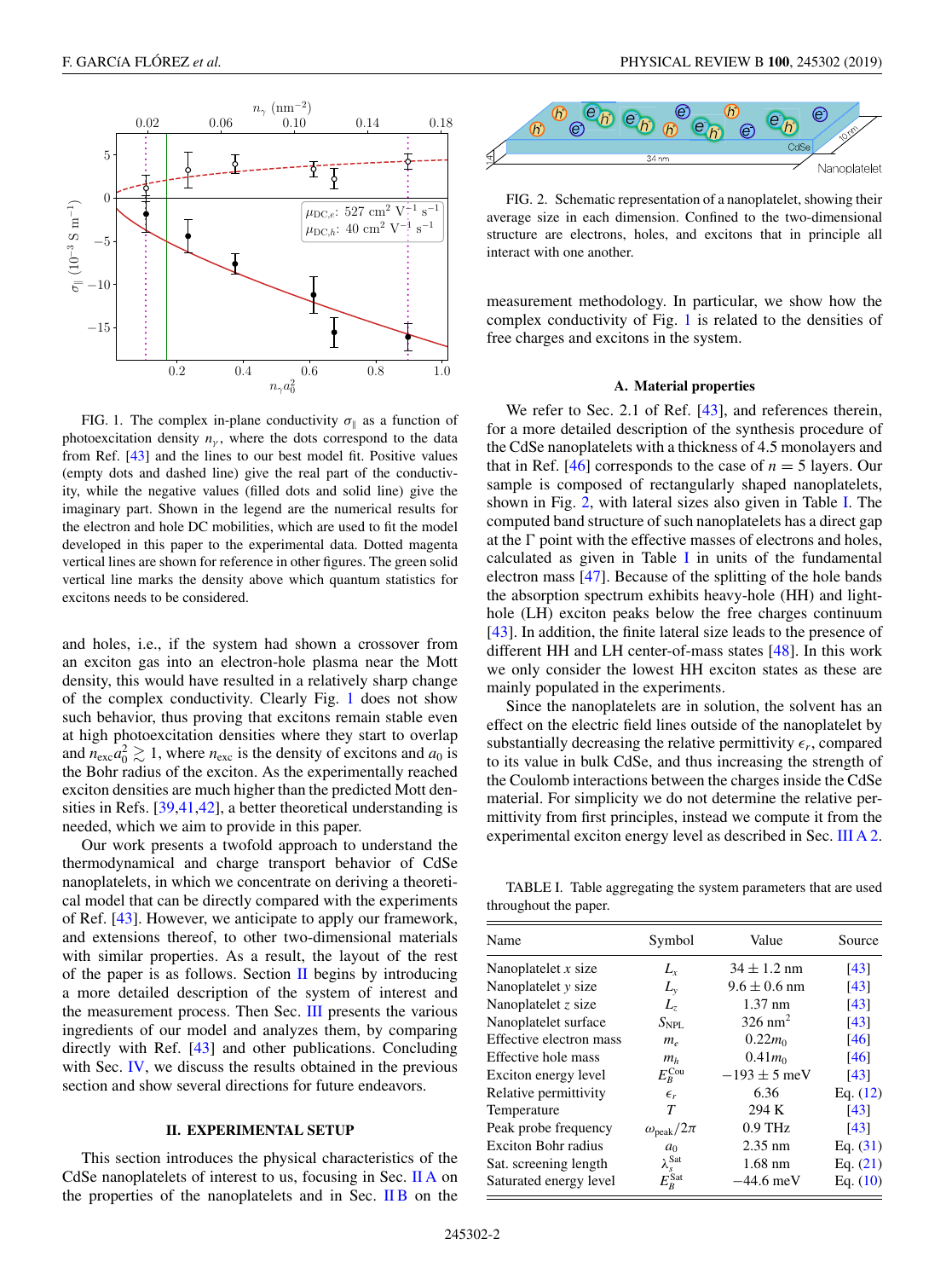<span id="page-2-0"></span>The whole system is always kept at room temperature, that is  $T = 294$  K, and most of our discussion will focus on this value. In subsequent experiments, however, the temperature may be lowered so that new regimes may be explored.

### **B. THz conductivity of nanoplatelets**

Quantitatively understanding the behavior of free charges and excitons involves comparing our theoretical predictions with measurements. Experimentally, the sample is optically excited using a pump laser after which a transmitted THz probe pulse is detected to determine the in-plane complex conductivity. In particular, free charges contribute to the real part of the conductivity  $\sigma_R(\omega)$  by absorbing part of the THz probe field, thus reducing its amplitude. On the other hand, elastic scattering of free charges and the polarizability of the excitons contribute to the imaginary part  $\sigma_{\mathcal{I}}(\omega)$  as dephasing of the THz probe field. Figure 3 shows a schematic representation of these two effects.

Both effects can be computed in linear response and then depend on the real and imaginary parts of the sum of the electron and holes mobilities,  $\mu_R(\omega)$  and  $\mu_I(\omega)$ , respectively, and on the exciton polarizability  $\alpha$ , i.e., the field-induced dipole moment per unit of field strength. For convenience we define the complex mobility as  $\mu(\omega) \equiv \mu_{\mathcal{R}}(\omega) + i\mu_{\mathcal{I}}(\omega)$ . Note that the mobilities and polarizability in our case involve only the in-plane response of the nanoplatelets. As a result,  $\sigma_{\mathcal{R}}(\omega)$  and  $\sigma_{\mathcal{I}}(\omega)$  are given by [\[43,49](#page-12-0)[–51\]](#page-13-0)

$$
\sigma_{\mathcal{R}}(\omega) = \frac{2}{3} \frac{eN_{\gamma}}{V} \mu_{\mathcal{R}}(\omega) \frac{n_q}{n_{\gamma}},
$$
 (1)

$$
\sigma_{\mathcal{I}}(\omega) = \frac{2}{3} \frac{eN_{\gamma}}{V} \left( \mu_{\mathcal{I}}(\omega) \frac{n_q}{n_{\gamma}} + \alpha \frac{\omega}{e} \frac{n_{\text{exc}}}{n_{\gamma}} \right), \tag{2}
$$

where  $n_a$  is half the density of free charges, i.e., the density of the electrons or of the holes,  $n_{\text{exc}}$  is the density of excitons,  $n<sub>\gamma</sub> \equiv n<sub>q</sub> + n<sub>exc</sub>$  is the density of photoexcitations, and *N*<sub>γ</sub> is the total number of photons absorbed in a solution of nanoplatelets with volume *V*. The ratio  $n_q/n_\gamma$  is denoted in Ref. [\[43\]](#page-12-0) as the quantum yield  $\phi(n_v)$ . The complex con-



ductivity is, similarly as for the mobility, defined as  $\sigma(\omega) \equiv$  $\sigma_{\mathcal{R}}(\omega) + i\sigma_{\mathcal{I}}(\omega) \equiv \frac{2}{3}\sigma_{\parallel}(\omega)$ . Notice that there is a factor of 2/3 that accounts for the random distribution of nanoplatelet orientations in the solution, meaning that  $\mu(\omega)$  and  $\alpha$  are the values of the mobility and polarizability for the case in which the THz electric field is parallel to the plane of the nanoplatelets.

### **III. THEORETICAL ANALYSIS**

Having introduced the details of the system relevant to the experiments, we move on to its theoretical description. Our goal is to present the simplest possible thermodynamical description that correctly reproduces the conductivity results of Ref. [\[43\]](#page-12-0). Fundamentally, we are interested in deriving an equation of state involving the three species in the system, i.e., electrons, holes, and their bound exciton state. Section III A discusses each of the three components involved, which are put together to solve the equation of state in Sec. [III B.](#page-6-0) We then present in Sec.  $IIIC$  two secondary models to compute the parameters involved in the conductivity calculation of Sec. II B other than the densities of free charges and excitons, that is, the exciton polarizability and the mobility of free charges. Finally, using all of the elements introduced, we fit the conductivity measurements, the result of which has already been shown in Fig. [1,](#page-1-0) and compare the fitted DC mobilities of electrons and holes with known values in the literature.

Before starting our discussion, let us consider some aspects that broadly influence this section. First, the dimensionality of the system. Even though the platelets used have a nonzero thickness, in our model free charges and excitons behave as if they were contained in a purely two-dimensional plane. Physically we can interpret this assumption as saying that any excitation in the perpendicular direction has an energy that is too high to affect the dynamics, or equivalently the THz conductivity in that direction. Second, we focus on the electronhole dynamics around the  $\Gamma$  point of the Brillouin zone, and the dispersion relations are described by the usual parabolic expressions. Third, free charges can influence each other via a screened Coulomb potential, presented in Sec. [III A 2.](#page-3-0) Consequently, the Coulomb attraction between electrons and holes can lead to the formation of excitons, whose properties change depending on how strongly the potential is screened. In principle all charges interact with one another, but because of simplicity only attractive electron-hole interactions are considered. The effects of electron-electron and hole-hole repulsion have been studied in the literature [\[52\]](#page-13-0), giving rise to a band-gap renormalization effect. Since we only consider an equal density of electrons and holes, however, this effect does not occur within the random phase approximation (RPA) on which our model is based, which for consistency considers only the Hartree contribution to the self-energy.

#### **A. Chemical equilibrium**

FIG. 3. When a probe field is applied on a nanoplatelet, free charges and excitons contribute in different ways to the complex conductivity. The measured amplitude and phase changes of the THz field due to photoexcitation are determined by the densities of free charges and excitons.

The densities of free charges  $n_q$  and excitons  $n_{\text{exc}}$  is determined by the thermal equilibrium between the species, which we can represent as

$$
e^- + h^+ \rightleftharpoons \text{exc.} \tag{3}
$$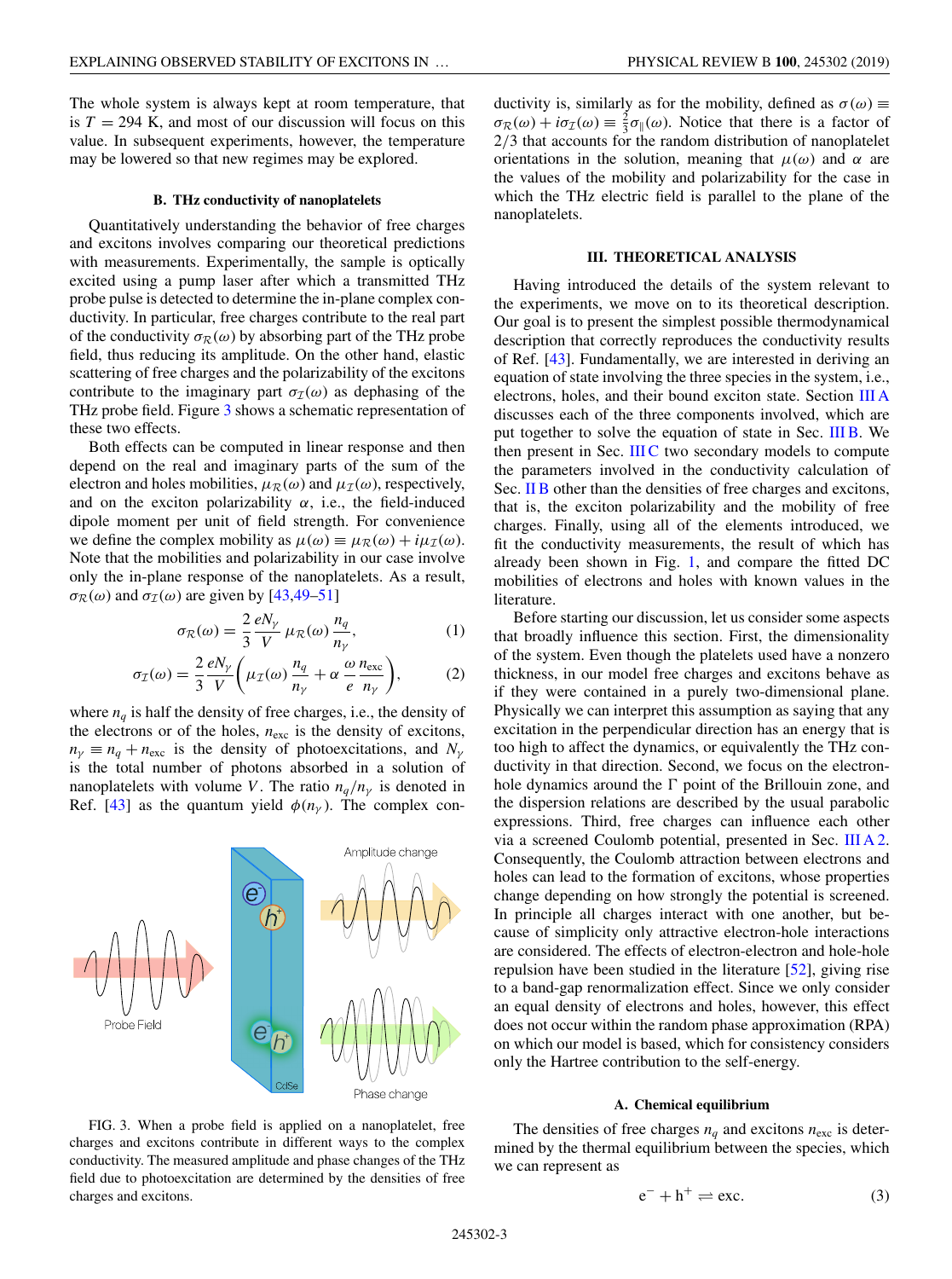<span id="page-3-0"></span>Expressed in terms of their chemical potentials this implies that  $\mu_e + \mu_h = \mu_{\text{exc}}$ . Furthermore, these species are treated thermodynamically as ideal gases, meaning that each density is related to the corresponding chemical potential by

$$
n_q = g_s \frac{m_e k_B T}{2\pi \hbar^2} \ln(1 + e^{\mu_e/k_B T})
$$
  
=  $g_s \frac{m_h k_B T}{2\pi \hbar^2} \ln(1 + e^{\mu_h/k_B T}),$  (4)

$$
n_{\rm exc} = -g_s^2 \frac{(m_e + m_h)k_B T}{2\pi\hbar^2} \ln(1 - e^{[\mu_{\rm exc} - E_B(n_q)]/k_B T}), \quad (5)
$$

where  $g_s = 2$  is the number of spin degrees of freedom of electrons (↑ and ↓) and holes (⇑ and ⇓), *me* and *mh* are the effective masses of the electron and hole,  $k_B$  is the Boltzmann constant, and *T* is the temperature. Note that excitons carry a degeneracy factor of  $g_s^2 = 4$  due to the four spin combinations of the constituent electron-hole pair: ↑⇑, ↑⇓, ↓⇑, and ↓⇓. We compare our model with measured data by setting  $n_\gamma \equiv$  $n_q + n_{\text{exc}}$  equal to the experimental values, and then finding the densities  $n_q$  and  $n_{\text{exc}}$  that satisfy the chemical equilibrium condition.

Notice the energy of the exciton in the exponent of Eq. (5), which needs to be included because the exciton dispersion relation is

$$
\epsilon_K^{\text{exc}} = \frac{\hbar^2 K^2}{2(m_e + m_h)} - E_B(n_q),\tag{6}
$$

whereas the electron and hole dispersions are  $\epsilon_k^e = \hbar^2 k^2 / 2m_e$ and  $\epsilon_k^h = \hbar^2 k^2 / 2m_h$ , respectively. Moreover, because  $n_e =$  $n_h \equiv n_q$ , we can derive from Eq. (4) a relation between  $\mu_e$ and  $\mu_h$  as

$$
\mu_{h}(\mu_{e}) = k_{B}T \ln \left( (1 + e^{\mu_{e}/k_{B}T})^{\frac{m_{e}}{m_{h}}} - 1 \right), \tag{7}
$$

where we have used

$$
\mu_{\alpha}(n_q) = k_B T \ln \left( e^{\frac{\pi h^2}{m_{\alpha} k_B T} n_q} - 1 \right) \tag{8}
$$

for  $\alpha = e, h$ .

### *1. Bound exciton states*

As Sec. [III A](#page-2-0) shows, calculating the density of excitons requires knowing their energy  $E_B(n_q)$ . Determining this value involves solving the quantum mechanical problem of an electron and a hole mutually attracting each other. Thus we introduce the exciton wave function  $\psi_{\text{exc}}(\mathbf{r})$ , where **r** is the relative position and  $r \equiv |r|$  is its magnitude. It satisfies the Schrödinger equation

$$
\left(-\frac{\hbar^2 \nabla^2}{2m_r} + V_{\rm sc}(r; n_q)\right) \psi_{\rm exc}(\mathbf{r}) = E_B(n_q) \psi_{\rm exc}(\mathbf{r}), \quad (9)
$$

where  $m_r = m_e m_h / (m_e + m_h)$  is the reduced mass of the exciton and  $V_{\rm sc}(r; n_q)$  is the interaction potential. The energy eigenvalue  $E_B(n_q)$  is the negative energy of the exciton, so  $-E_B(n_a)$  equals its binding energy. This equation is derived from the T-matrix formalism for free charges by neglecting the effect of Pauli blocking and only considering the Hartree contribution to the self-energy [\[53,54\]](#page-13-0).

Due to screening the interaction potential is not a Coulomb potential, but a screened version of it that depends on the density of free charges  $n_q$ . Furthermore, it is clear that changes in the potential due to  $n_q$  impact the energy of the exciton  $E_B(n_q)$ . To solve this equation, we use that the two-dimensional potential in a nanoplatelet is rotationally symmetric to separate the wave function in radial and angular parts as  $\psi_{\text{exc}}(r, \phi) =$  $u_m(r)r^{-\frac{1}{2}}e^{im\phi}$ . The angular part is given analytically, while the radial part  $u_m(r)$  is a solution of the radial Schrödinger equation

$$
-\frac{\hbar^2}{2m_r}\frac{d^2}{dr^2}u_m(r) + \left(V_{sc}(r;n_q) + \frac{\hbar^2}{2m_r}\frac{m^2 - 1/4}{r^2}\right)u_m(r) = E_B(n_q)u_m(r),
$$
\n(10)

which is analogous to a one-dimensional Schrödinger equation, with an additional contribution to the effective potential next to  $V_{\text{sc}}(r; n_q)$  due to the orbital angular momentum of the exciton. Note that in the following we only treat the *s*-wave case, i.e.,  $m = 0$ .

Let us first consider the limit  $n_q \to 0$ , in which the interaction reduces to the three-dimensional Coulomb potential

$$
\lim_{n_q \to 0} V_{\rm sc}(r; n_q) = V(r) = -\frac{e^2}{4\pi \epsilon_0 \epsilon_r} \frac{1}{r}
$$
 (11)

that depends on the relative permittivity  $\epsilon_r$  of the solution around the nanoplatelets. Note that the polarizability of the excitons thus does not affect the relative permittivity, because physically all the electric field lines are outside the nanoplatelet in this case. Finding a physical solution to Eq. (10) with the Coulomb potential from Eq. (11) fixes the ground-state energy to

$$
\lim_{n_q \to 0} E_B(n_q) = -\frac{2m_r e^4}{(4\pi \epsilon_0 \epsilon_r \hbar)^2} \equiv E_B^{\text{Cou}},\tag{12}
$$

which we associate with the lowest bound exciton state. Note again that  $E_B(n_q)$  is related to the exciton binding energy by taking its absolute value  $|E_B(n_q)|$ . In our model we only consider an effective relative permittivity  $\epsilon_r$  that captures the effect of the solution around the nanoplatelets, that is, the oleate ligands and the hexane solvent. Instead of determining a value for  $\epsilon_r$  based on the physical characteristics of the sample, we simply use the energy of the exciton derived from experiment, given in Table [I,](#page-1-0) and the theoretical expression in Eq. (12) to compute  $\epsilon_r$  as

$$
\epsilon_r = \frac{e^2}{4\pi\epsilon_0\hbar} \sqrt{\frac{2m_r}{-E_B^{\text{Cou}}}}.\tag{13}
$$

This value of  $\epsilon_r$  we then use in Eq. (11) and in all subsequent developments.

#### *2. Screening of the Coulomb potential*

Expanding on the situation explained above, we introduce now the effect of a background of free charges on the electronhole pair. Note that, as mentioned previously, the electric field due to charges is not confined to the plane of the nanoplatelet, rather the field lines penetrate the solution around it. However, since free charges are contained inside the nanoplatelets, screening effects are much less significant compared to those in three-dimensional systems as we show shortly.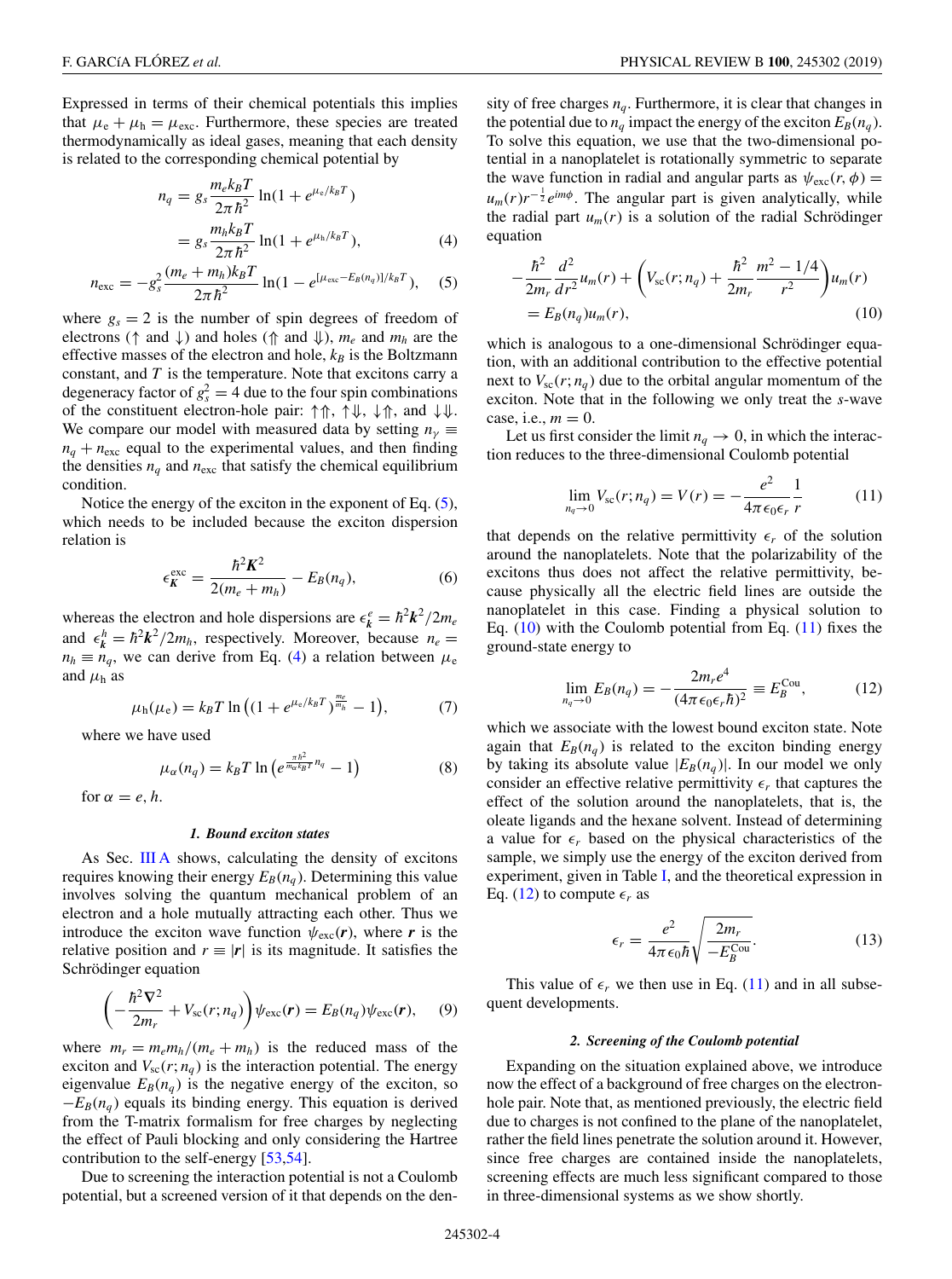<span id="page-4-0"></span>Another effect on the potential that may be considered is the finite thickness of the nanoplatelets, which has been extensively studied in the literature [\[55\]](#page-13-0). The resulting Keldysh potential turns out to have a logarithmic behavior at short distances and the 1/*r* Coulomb tail at large distances. However, it should be noted that the Keldysh potential used theoretically must reproduce the experimentally obtained energy of the exciton. As a result, corrections due to the use of a Keldysh potential lead only to a small change in the value of the exciton polarizability that is unimportant for our purposes. This further justifies our use of the Coulomb potential given in Eq. [\(11\)](#page-3-0).

Returning to the screening effects due to the free electrons and holes, we base our derivation on the random phase approximation (RPA), which for consistency reasons incorporates the self-energy of the electrons and holes in the Hartree approximation [\[56\]](#page-13-0). If we would like to perform instead the Hartree-Fock approximation for the self-energies, then we need to make use of the generalized RPA, otherwise Ward identities are violated and the theory is no longer conserving in the language of Kadanoff and Baym. Most of the results in Ref. [\[56\]](#page-13-0) can be transferred directly to our situation, only with slight modifications due to the dimensionality, two dimensions as opposed to three dimensions, and having both electrons and holes, as opposed to one type of free carriers, contributing to the screening. As for the dimensionality of the system, the derivation is general enough that there are no significant changes except for the density of states. Introducing a new species to the screening is also straightforward, because the effects of the electrons and the holes can just be added together. Therefore, we can write the screened potential in momentum space as

$$
V_{\rm sc}^{-1}(k; n_q) = V^{-1}(k) - \frac{2\epsilon_0 \epsilon_r}{e^2} \left[ \lambda_{s,e}^{-1}(k; n_q) + \lambda_{s,h}^{-1}(k; n_q) \right].
$$
\n(14)

Here we have introduced the two-dimensional Fourier trans-form of Eq. [\(11\)](#page-3-0) as  $V(k)$ . Defining  $k \equiv |\mathbf{k}|$  and  $r \equiv |\mathbf{r}|$ , it is calculated as

$$
V(k) = \int d^2 \mathbf{r} V(r) e^{ik \cdot \mathbf{r}} = -\frac{e^2}{2\epsilon_0 \epsilon_r} \frac{1}{k},\qquad(15)
$$

where *k* corresponds to the transferred relative momentum between the electron and hole due to the attractive interaction. In addition,  $\lambda_{s,a}^{-1}(k; n_q)$  is the momentum-dependent screening length, given by

$$
\lambda_{s,\alpha}^{-1}(k; n_q) = g_s \int \frac{d^2 \mathbf{k}'}{(2\pi)^2} \frac{N_{\text{FD}}[\epsilon_{k+k'}^\alpha - \mu_\alpha(n_q)] - N_{\text{FD}}[\epsilon_{k'}^\alpha - \mu_\alpha(n_q)]}{\epsilon_{k+k'}^\alpha - \epsilon_{k'}^\alpha},
$$
\n(16)

where  $\alpha = e, h, N_{FD}(\epsilon)$  is the Fermi-Dirac distribution function  $1/(1 + e^{\epsilon/k_B T})$ , and  $\epsilon_k^{\alpha}$  is the kinetic energy of the electron and hole with effective mass  $m_{\alpha}$ , i.e.,  $\epsilon_k^{\alpha} = \hbar^2 k^2 / 2m_{\alpha}$ . Because the free charges are fermions, their screening effects are in principle determined using the Fermi-Dirac distribution. Fortunately, for the comparison with the experiments we can use the classical limit of Eq.  $(16)$ , that is, using the

Maxwell-Boltzmann distribution  $N_{MB}(\epsilon) = e^{-\epsilon/k_B T}$ . Approximating  $N_{FD}(\epsilon)$  by  $N_{MB}(\epsilon)$  is only appropriate when  $n_q$  is low enough, which is indeed the case in the experiments. This leads to the analytical result given in Eq.  $(A3)$ .

Independent of the classical limit, Eq. (16) can be computed quite accurately by applying the so-called longwavelength approximation. If the Fermi-Dirac distribution is used this allows us to study quite accurately the behavior of the system at a very high density of free charges, that is, outside of the regime described by the classical limit. Physically, this approximation assumes that screening effects affect the interaction potential mostly at large distances and at small momenta. Hence  $\lambda_{s,a}^{-1}(k; n_q)$  can be set to its zeromomentum value  $\lambda_{s,\alpha}^{-1}(n_q)$ , i.e., the momentum-independent screening length as given by

$$
\lambda_{s,\alpha}^{-1}(n_q) \equiv \lambda_{s,\alpha}^{-1}(k=0; n_q). \tag{17}
$$

Substituting then  $\lambda_{s,a}^{-1}(k; n_q) \simeq \lambda_{s,a}^{-1}(n_q)$  into Eq. (14) gives

$$
V_{\rm sc}(k; n_q) = -\frac{e^2}{2\epsilon_0 \epsilon_r} \frac{1}{k + \lambda_s^{-1}(n_q)},
$$
(18)

where  $\lambda_s^{-1}(n_q) \equiv \lambda_{s,e}^{-1}(n_q) + \lambda_{s,h}^{-1}(n_q)$ . Equation (18) can be Fourier transformed back to coordinate space analytically, to obtain an expression for  $V_{\rm sc}(r; n_a)$  given in Eq. [\(B2\)](#page-11-0).

### *3. Exciton energy level*

Let us consider now the accuracy of the long-wavelength approximation. In the most general case, the potential contains the momentum-dependent screening length  $\lambda_{s,\alpha}^{-1}(k; n_q)$  given in Eq. (16) using  $N_{MB}$  instead of  $N_{FD}$  if the classical limit applies. For the long-wavelength approximation, the potential is computed using the momentum-independent screening length  $\lambda_{s,a}^{-1}(n_q)$  given in Eq. (17).

First, Fig. [4](#page-5-0) shows the coordinate-space dependence of both potentials, obtained by Fourier transforming Eq. (14). In the case of the classical limit, the momentum-dependent screening length  $\lambda_{s,\alpha}^{-1}(k; n_q)$  is given in Eq. [\(A3\)](#page-10-0), while in the long-wavelength approximation it is set to its zero-momentum value  $\lambda_{s,\alpha}^{-1}(n_q)$ . As already mentioned, only in the latter case the Fourier transform to coordinate space can be performed analytically, resulting in Eq.  $(B2)$ . In the former case it is computed numerically. In both Figs. [4](#page-5-0) and [5,](#page-5-0) solid lines and dotted lines correspond to the classical limit and longwavelength approximation, respectively. Also, the unscreened Coulomb limit ( $n_q \rightarrow 0$ , red thin dashed line) and the saturated limit ( $n_q \rightarrow \infty$ , black thin dashed line) are included for reference. Figure [4](#page-5-0) shows the coordinate-space dependence of the screened potential at room temperature, as given in Table [I,](#page-1-0) for different values of the average number of free charges per nanoplatelet  $\langle N_q \rangle \equiv n_q S_{\text{NPL}}$ . The value of  $S_{\text{NPL}}$  is given in Table [I](#page-1-0) as well. Even though both potentials seem to be very close, notice that at short distances the long-wavelength approximation underestimates compared to the full classical result, while at long distances it overestimates. This behavior changes around a distance of  $r \simeq a_0/4$  and a corresponding energy of −150 meV. As a consequence, the exciton energy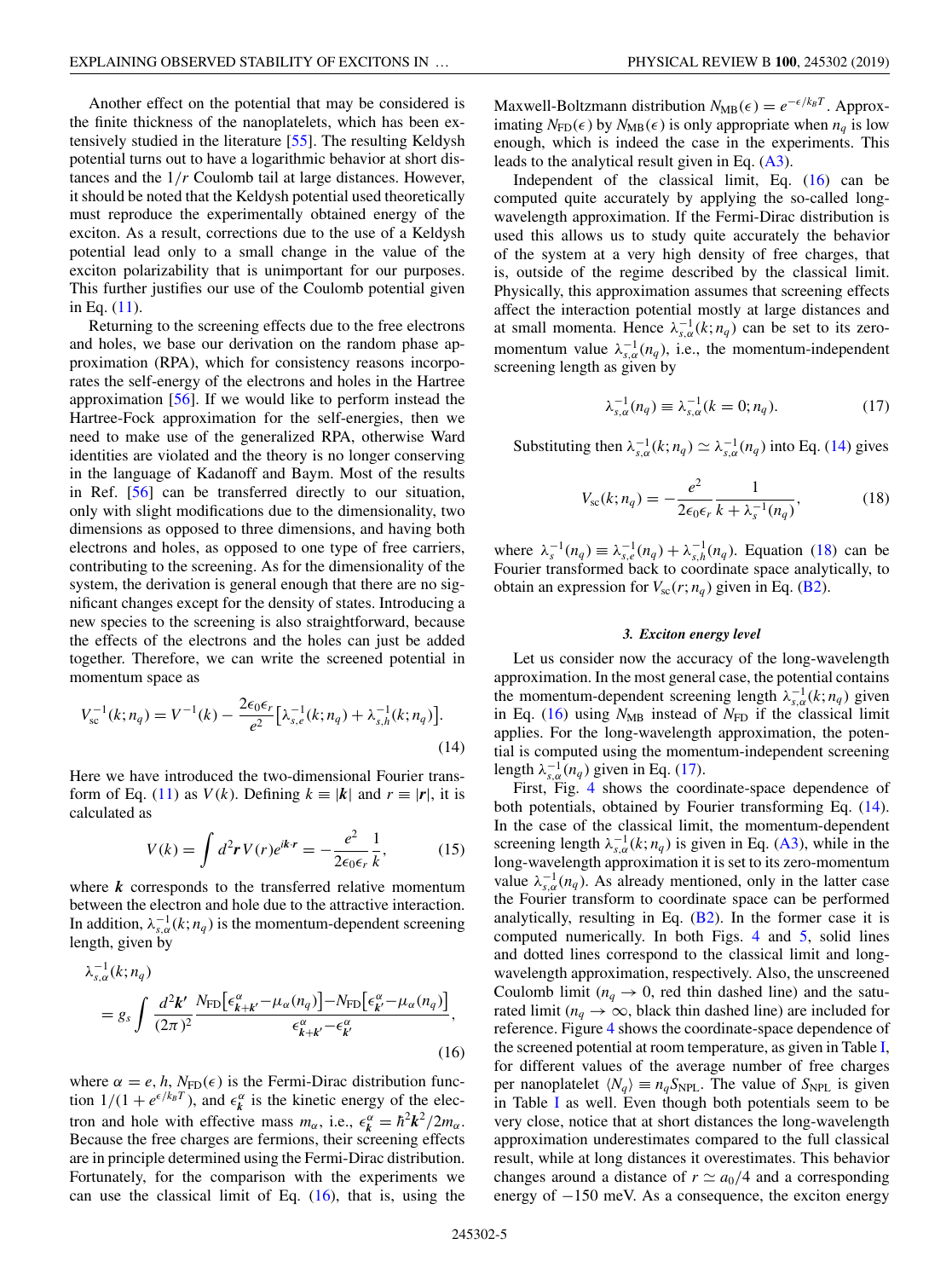<span id="page-5-0"></span>

FIG. 4. Coordinate-space dependence of the screened Coulomb potential for several values of the average number of charges per nanoplatelet  $\langle N_q \rangle \equiv n_q S_{\text{NPL}}$ , with  $S_{\text{NPL}}$  as given in Table [I,](#page-1-0) and computed for  $T = 294$  K. Lines from bottom to top correspond to low to high value of  $\langle N_q \rangle$ . Here  $a_0$  is the Bohr radius of the exciton, as given in Table [I.](#page-1-0) The solid lines are computed using the momentumdependent screening length, by Fourier transforming Eq. [\(14\)](#page-4-0), while dotted lines are computed using the screening length for  $k \to 0$ , by Fourier transforming Eq. [\(18\)](#page-4-0), together with Eq. (20). Included as well are the results for the unscreened Coulomb potential,  $\langle N_q \rangle = 0$ (red dashed line), and the saturated limit,  $\langle N_q \rangle \to \infty$  (black dashed line). As the number of free charges increases, the potential shifts from the Coulomb potential to the saturated potential. The finite values of  $\langle N_q \rangle$  used correspond to chemical potentials in the classical limit, that is, satisfying  $\mu_e(n_q)/k_BT \lesssim -1$ .

level depends somewhat on the potential used, since  $E_B^{\text{Cou}} \simeq$ −200 meV, as given in Table [I.](#page-1-0)

Second, using these two potentials to solve the Schrödinger equation given in Eq. [\(10\)](#page-3-0) results in two different exciton binding energies. Figure 5 shows the dependence of the exciton energy as a function of  $\langle N_q \rangle$ , for several temperatures. As expected, for both cases and every temperature, we recover  $E_B^{\text{Cou}}$  for  $\langle N_q \rangle \to 0$ . However, as  $\langle N_q \rangle$  increases, differences of up to 5 meV rapidly become apparent. Since the momentumindependent case underestimates the potential at short distances, the resulting value of  $E_B(n_q)$  is less negative than the corresponding one computed with the momentum-dependent screening length. Notice that in the limit  $\langle N_q \rangle \to \infty$  the exciton energy saturates to the constant value  $E_B^{\text{Sat}}$ . The value of  $E_B^{\text{Sat}}$  is given in Table [I.](#page-1-0) Compared to the thermal energy, we find that  $|E_B^{\text{Sat}}|/k_B T \simeq 3/2$ , which means that the bound exciton state does not break up due to thermal fluctuations.

Summarizing, it is clear from these room-temperature results that there is a well-defined bound exciton state even at high densities. Since the exciton also does not break up due to thermal fluctuations, the system does not show a Mott crossover to an electron-hole plasma regime solely due to screening. Hence, thermal effects are not significant enough at room temperature to affect the exciton state, and only at temperatures around 500 K the ratio  $|E_B^{\text{Sat}}|/k_B T$  becomes equal to one.



FIG. 5. Exciton energy as a function of the average number of charges per nanoplatelet  $\langle N_q \rangle \equiv n_q S_{\text{NPL}}$ , for different temperatures. Lines from left to right correspond to low to high temperatures. The value of  $S_{\text{NPL}}$  is given in Table [I.](#page-1-0) The solid lines are computed using the momentum-dependent screening length, shown in Eq. [\(14\)](#page-4-0), while dotted lines are computed using the momentum-independent screening length, shown in Eq. [\(18\)](#page-4-0), together with Eq. (20). Solid lines are computed only for the range of  $n_q$  that satisfy the classical limit, that is  $\mu_e(n_q)/k_B T \lesssim -1$ . The point at which the classical limit can no longer considered to be valid,  $\mu_e(n_q)/k_BT = -1$ , is marked with a dot. Dotted lines, corresponding to the long-wavelength approximation, are computed for higher values of  $\langle N_q \rangle$ , and the limit  $\langle N_q \rangle \rightarrow \infty$  saturates to  $E_B^{\text{Sat}}$ . Included as well are the results for the unscreened Coulomb potential  $\langle N_q \rangle = 0$  (red dashed line), and the saturated limit  $\langle N_q \rangle \rightarrow \infty$  (black dashed line).

#### *4. Saturated energy level*

Let us now focus on understanding better the results that Figs. 4 and 5 show. These are driven by changes in the screening length, therefore we need to study the dependence of  $\lambda_s^{-1}(n_q)$  on the density of free charges  $n_q$ . Since the classical limit does not cover the full range of densities, that is, from  $n_q \to 0$  to  $n_q \to \infty$ , we instead use only the long-wavelength approximation, that nicely illustrates the essential physics. In this case, Eq. [\(17\)](#page-4-0) can in general be rewritten as

$$
\lambda_{s,\alpha}^{-1}(n_q) = \frac{e^2}{2\epsilon_0 \epsilon_r} \frac{\partial n_\alpha(\mu)}{\partial \mu}\bigg|_{\mu = \mu_\alpha(n_q)}.
$$
\n(19)

The derivation of this result is briefly shown in Sec. 8.7.3 of Ref. [\[56\]](#page-13-0). Here  $n_{\alpha}(\mu)$ , with  $\alpha = e, h$ , is the density of free charges as a function of the chemical potential  $\mu$ , as given in Eq. [\(4\)](#page-3-0). The chemical potential  $\mu = \mu_{\alpha}(n_q)$  is computed using Eq. [\(8\)](#page-3-0). Using this result we can discuss in more detail how the inverse screening length  $\lambda_s^{-1}(n_q) \equiv \lambda_{s,e}^{-1}(n_q) + \lambda_{s,h}^{-1}(n_q)$ behaves as a function of  $n_q$ . For this purpose, we substitute Eq.  $(4)$  into Eq.  $(19)$  to find analytically

$$
\lambda_{s,\alpha}^{-1}(n_q) = \frac{e^2}{2\epsilon_0\epsilon_r} \frac{m_\alpha}{\pi\hbar^2} \left(1 - e^{-\frac{\pi\hbar^2}{m_\alpha k_B T} n_q}\right). \tag{20}
$$

Figure [6](#page-6-0) shows the behavior of  $\lambda_s(n_q)$  as a function of the average number of free charges per nanoplatelet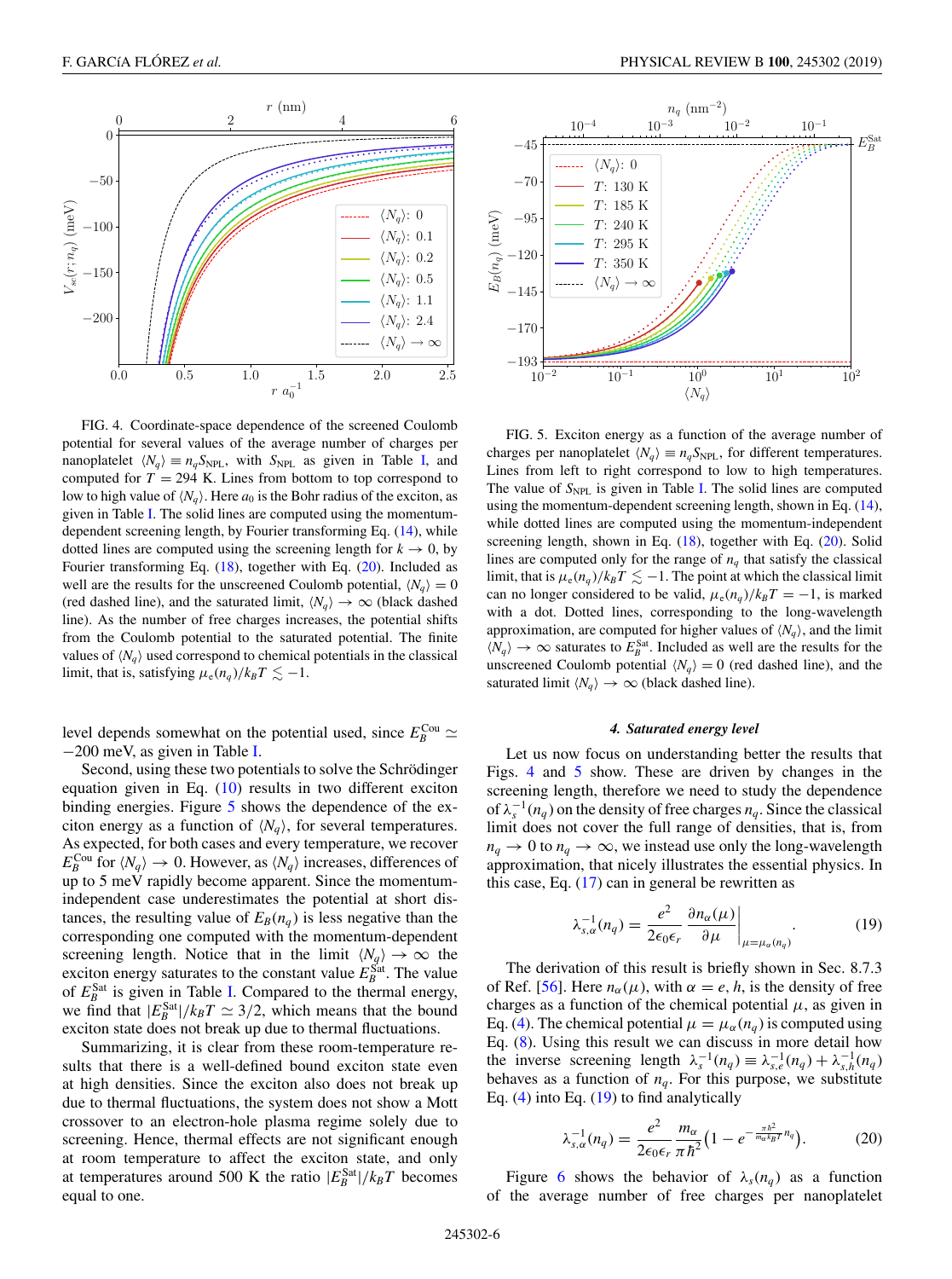<span id="page-6-0"></span>

FIG. 6. Screening length as a function of the average number of free charges per nanoplatelet  $\langle N_q \rangle \equiv n_q S_{\text{NPL}}$ , for different temperatures. Lines from left to right correspond to low to high temperatures. The screening length  $\lambda_s(n_q)$  is computed using Eq. [\(20\)](#page-5-0). The value of  $S_{NPL}$  is given in Table [I.](#page-1-0) Notice how in the limit  $\langle N_q \rangle \to \infty$ ,  $\lambda_s \to \lambda_s^{\text{Sat}}$ , as Eq. [\(20\)](#page-5-0) describes. The value of  $\lambda_s^{\text{Sat}}$  is given in Table [I.](#page-1-0)

 $\langle N_q \rangle \equiv n_q S_{\text{NPL}}$ . The value of *S*<sub>NPL</sub> is given in Table [I.](#page-1-0) It is clear that  $\lambda_s(n_a)$  always tends toward the same value at high density regardless of the temperature. The saturation can be immediately seen from Eq.  $(20)$ , since it describes a quantity that converges to a constant value in the limit  $n_q \to \infty$ . Thus, we define the saturated screening length  $\lambda_s^{\text{Sat}}$  as

$$
\lim_{n_q \to \infty} \lambda_s(n_q) = \frac{2\epsilon_0 \epsilon_r}{e^2} \frac{\pi \hbar^2}{m_e + m_h} \equiv \lambda_s^{\text{Sat}},\tag{21}
$$

which can be written in terms of the unscreened exciton energy as

$$
\lambda_s^{\text{Sat}} = \sqrt{\frac{m_r}{-2E_B^{\text{Cou}}}} \frac{\hbar}{m_e + m_h}.
$$
 (22)

This expression does not depend on  $n_q$ , but only on parameters of the system: The relative permittivity  $\epsilon_r$  (or exciton energy  $E_B$ ) and the effective masses of electrons and holes, *me* and *mh*, respectively. The main consequence of this result is that, in two dimensions, the screening length does not go to zero as the system becomes dominated by free charges, but instead it tends to a constant. This is an unexpected result, since it differs greatly from the behavior of threedimensional materials [\[57\]](#page-13-0). Consider for a moment the more general context of *d* dimensions and high densities. In this case, we have that the density of free charges is given by the zero-temperature result  $n_{\alpha} \propto \mu_{\alpha}^{d/2}$ , since it is equal to the volume of the *d*-dimensional Fermi sphere. Substituting this behavior into Eq. [\(19\)](#page-5-0) we find that  $\lambda_{s,\alpha}(n_q) \propto n_q^{2/d-1}$ , which goes to zero as  $n_q^{-1/3}$  for  $d = 3$  but to a constant for  $d = 2$ , in agreement with Eqs.  $(21)$  and  $(22)$ .

Because the screened two-dimensional Coulomb potential thus saturates at a high density of free charges, solving the Schrödinger equation given in Eq.  $(10)$  also shows saturation of the exciton energy. For convenience, we define the saturated



FIG. 7. Number of free charges  $n_q a_0^2$  and excitons  $n_{\text{exc}} a_0^2$  in a Bohr area as a function of the number of photoexcitations in a Bohr area  $n_{\gamma} a_0^2$ , computed for  $T = 294$  K. The vertical dotted magenta lines mark the range in which we have experimental data. Notice that the number of electrons saturates, and at high densities there are mainly only excitons in the system. The vertical solid green line represents the density at which quantum effects become significant, further explained in Sec. [III B 2.](#page-7-0) Notice that measurements are taken at higher densities, and thus excitons cannot be considered as classical particles.

exciton energy  $E_B^{\text{Sat}}$  as

$$
\lim_{n_q \to \infty} E_B(n_q) \equiv E_B^{\text{Sat}}.\tag{23}
$$

Most importantly, if  $|E_B^{\text{Sat}}|$  is large compared to  $k_B T$ , then the bound exciton state cannot be broken up by thermal effects. Consequently, as long as there are no significant other contributions to the exciton energy, two-dimensional systems do not show a crossover to an electron-hole plasma regime due to screening effects alone.

#### **B. Equation of state**

Now that we have obtained the dependence of the exciton energy level on the density of free charges, we can return to the equation of state and focus on the dependence of the system on the photoexcitation density  $n<sub>\gamma</sub>$ . Figure 7 shows the result of solving Eqs. [\(4\)](#page-3-0) and [\(5\)](#page-3-0) using the parameters given in Table [I.](#page-1-0) Here, instead of scaling densities with the nanoplatelet surface  $S_{\text{NPL}}$ , we have used the Bohr area  $a_0^2$ . Physically,  $n_{\text{exc}} a_0^2 \simeq 1$  marks the limit at which excitons start to overlap, and therefore interactions ought to become more significant. Notice that the density of excitons is much larger than that of free charges, making the former the dominant species. Furthermore, as  $n<sub>\gamma</sub> \rightarrow \infty$ , the density of free charges clearly tends toward the saturation value  $n_q^{\infty}$ . As a consequence, it is clear that our model does not predict a Mott crossover for the range of densities explored in experiments. At even higher densities, we expect exciton-exciton interactions to introduce significant corrections that render our model no longer valid. Moreover, these interactions could ultimately produce a crossover to an electron-hole plasma regime, although not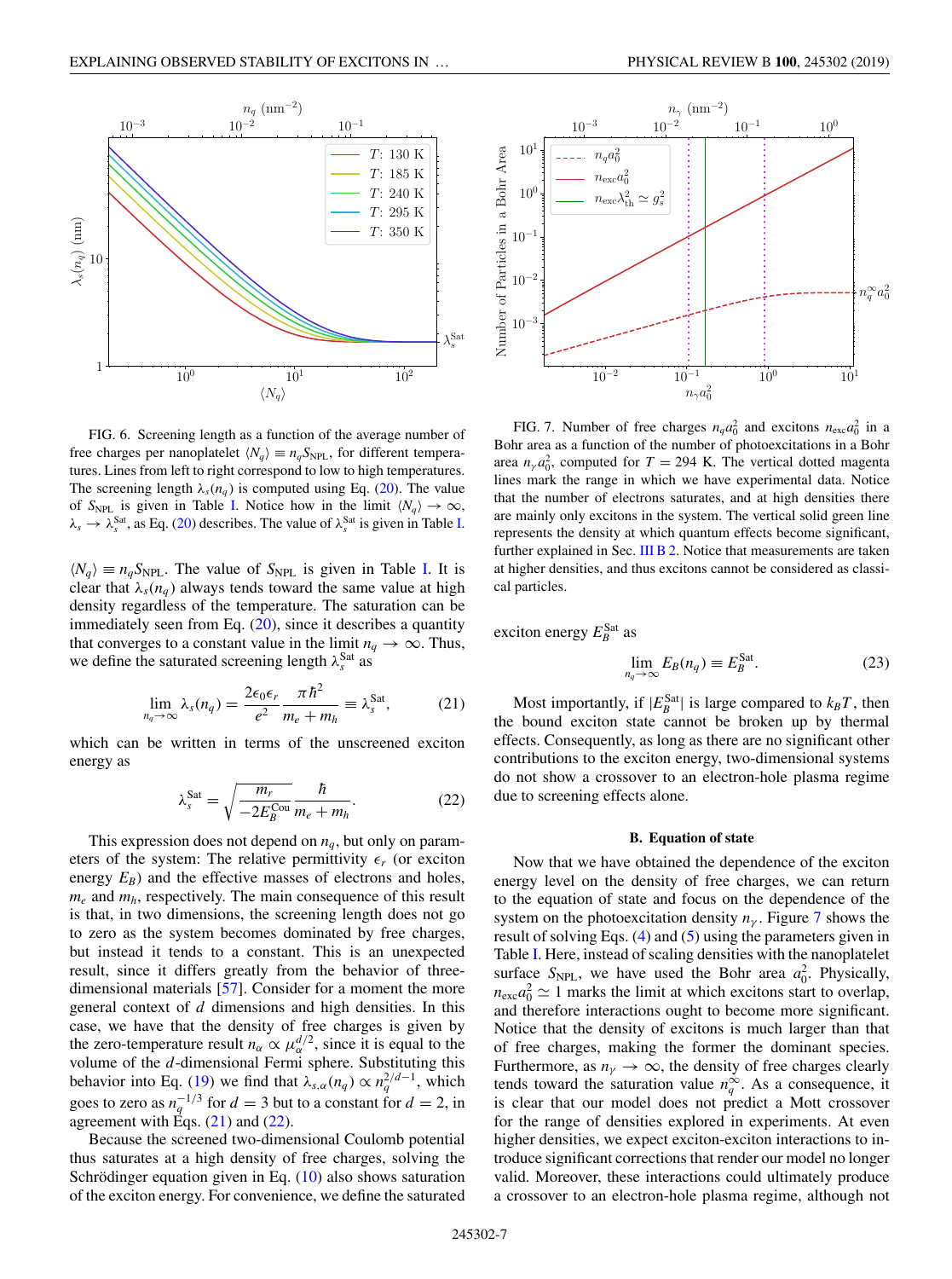<span id="page-7-0"></span>via the same mechanism based on screening alone as known from three-dimensional systems. In Sec. [IV](#page-9-0) we revisit this important topic.

### *1. Saturation of charges*

Let us study in more detail the limit of very high photoexcitation density, i.e.,  $n_{\gamma} \rightarrow \infty$ . Because our model treats excitons as an ideal gas, *n*exc becomes arbitrarily large as  $\mu_{\text{exc}} \rightarrow E_B(n_q)$ . Notice that in two dimensions the chemical potential cannot become equal to the exciton energy, as opposed to three-dimensional bosons that Bose condense when  $\mu_{\text{exc}} = E_B(n_q)$ . Since in this limit  $n_{\text{exc}} \to \infty$ , while  $n_q$  is still a finite quantity given by solving

$$
n_q^{\infty} = g_s \frac{m_e k_B T}{2\pi \hbar^2} \ln \left( 1 + e^{\left[ E_B(n_q^{\infty}) - \mu_h(n_q^{\infty}) \right] / k_B T} \right), \tag{24}
$$

it is clear that in the high-density regime the physics is dominated by excitons. Here we have used Eq. [\(4\)](#page-3-0) and

$$
E_B(n_q^{\infty}) - \mu_e(n_q^{\infty}) - \mu_h(n_q^{\infty}) = 0.
$$
 (25)

Having determined the maximum density of free charges in the system, we can revisit the condition for using the classical limit. Recall that in order for the classical limit to be valid, the density of free charges has to be low enough. Specifically, Fig. [7](#page-6-0) shows that

$$
n_q^{\infty} \simeq 9.37 \times 10^{-4} \text{ nm}^{-2}, \tag{26}
$$

which corresponds to the chemical potentials

$$
\frac{\mu_{\rm e}(n_q^{\infty})}{k_B T} \simeq -3.19,\tag{27}
$$

$$
\frac{\mu_{\rm h}(n_q^{\infty})}{k_B T} \simeq -3.82. \tag{28}
$$

These values are negative enough that we can safely assume in the description of the experiments that the classical limit is valid for the free charges.

### *2. Quantum statistics of excitons*

Since the density of excitons is very high, describing them involves quantum statistics, that is, using the Bose-Einstein distribution instead of the Maxwell-Boltzmann one. As a reminder, a good estimate of the density above which the Maxwell-Boltzmann approximation is no longer valid is given by

$$
n_{\rm exc} \lambda_{\rm th}^2 \simeq g_s^2, \tag{29}
$$

where  $\lambda_{\text{th}} \equiv \hbar \sqrt{2\pi / m_r k_B T}$  is the thermal de Broglie wavelength. This density is marked in Figs. [1](#page-1-0) and [7](#page-6-0) with a vertical solid green line. For higher densities, excitons are actually described by Eq.  $(5)$ , and cannot be approximated by assuming that  $[\mu_{\text{exc}} - E_B(n_q)]/k_B T \ll 0$ . In other words, they can no longer be considered as classical particles, and thus quantum effects become significant.

On a related note, interacting bosons show a transition to a superfluid phase when their density is high and the temperature is low enough. However, our model does not include these interactions and this regime is never reached. Instead, in the ideal case the density of excitons increases arbitrarily high as  $\mu_{\text{exc}} \rightarrow E_B(n_q)$ .

#### **C. Supporting models**

To be able to confront our equation of state with the THz experiment, we introduce in Secs. III C 1 and [III C 2](#page-8-0) two secondary models for calculating the exciton polarizability and the changes in the mobility of free charges due to finitesize effects, respectively. In the end we can give a complete picture of the conductivity shown in Fig. [1](#page-1-0) in the Introduction. With the help of these two supporting models we are left with two theoretically unknown parameters,  $\mu_{DC,e}$  and  $\mu_{DC,h}$ , i.e., the DC mobilities of electrons and holes. These parameters are fitted to reproduce the THz conductivity data and then compared to values in literature for further checks on our results.

### *1. Polarizability*

One variable that can be determined *ab initio* is the exciton polarizability. Using standard results for the polarizability of hydrogen atoms confined to a two-dimensional plane [\[58,59\]](#page-13-0), we can obtain analytical results valid for our situation. Note that the attractive Coulomb potential that binds the atom is three dimensional. The results of Refs. [\[58,59\]](#page-13-0) can be applied to our situation by introducing a relative permittivity  $\epsilon_r$ , and setting the reduced mass  $m_r$  to that of the exciton. This leads to a polarizability  $\alpha$  given by

$$
\alpha = \frac{21}{2^7} 4\pi \epsilon_0 \epsilon_r a_0^3, \qquad (30)
$$

where  $a_0$  is the three-dimensional Bohr radius of the exciton that is defined as

$$
a_0 \equiv 4\pi \epsilon_0 \epsilon_r \frac{\hbar^2}{m_r e^2}.
$$
 (31)

Combining Eqs.  $(13)$  and  $(31)$  results in an expression for the Bohr radius as a function of the exciton energy, i.e.,  $a_0(E_B) = \sqrt{2\hbar^2 - E_B m_r}$ . Further substituting  $a_0(E_B)$  into Eq. (30) relates the polarizability to the exciton energy  $E_B$  as

$$
\alpha(E_B) = \frac{21}{2^7} 4\pi \epsilon_0 \epsilon_r \left(\frac{2\hbar^2}{-E_B m_r}\right)^{3/2}.
$$
 (32)

As presented in Sec.  $III A 1$ , the exciton energy level depends on the density of free charges  $n_q$ . Thus, using Eq. (32) we can compute the polarizability even when the Coulomb potential is screened. Implicitly, this procedure assumes that the exciton wave function that solves Eq.  $(10)$ , using the Coulomb potential as given in Eq.  $(11)$ , does not significantly differ compared to solving it using a screened potential  $V_{\rm sc}(r; n_q)$ . Regarding the use of the Keldysh potential instead of the Coulomb potential, we have computed that the Keldysh potential leads to a change in the polarizability given by Eq. (30) that is only about 10%. Thus using the Coulomb potential is a reasonable approximation for the regime explored in the experiment. After solving the equation of state, we can thus compute the exciton energy and polarizability for each value of  $n_\nu$ . Figure [8](#page-8-0) shows  $\alpha(n_\nu)$  in the main plot, and  $E_B(n_\nu)$  in the inset plot. Notice that the variation in  $E_B(n_\gamma)$  is not very large,  $|E_B^{\infty} - E_B^{\text{Cou}}| \simeq 16 \text{ meV}$ , where  $E_B^{\infty} \equiv E_B(n_\gamma \to \infty)$ , meaning that the screening is indeed only moderate due to the saturation of the density of free charges. When *n*<sup>γ</sup> is small  $E_B(n_\gamma)$  behaves similarly to the results shown in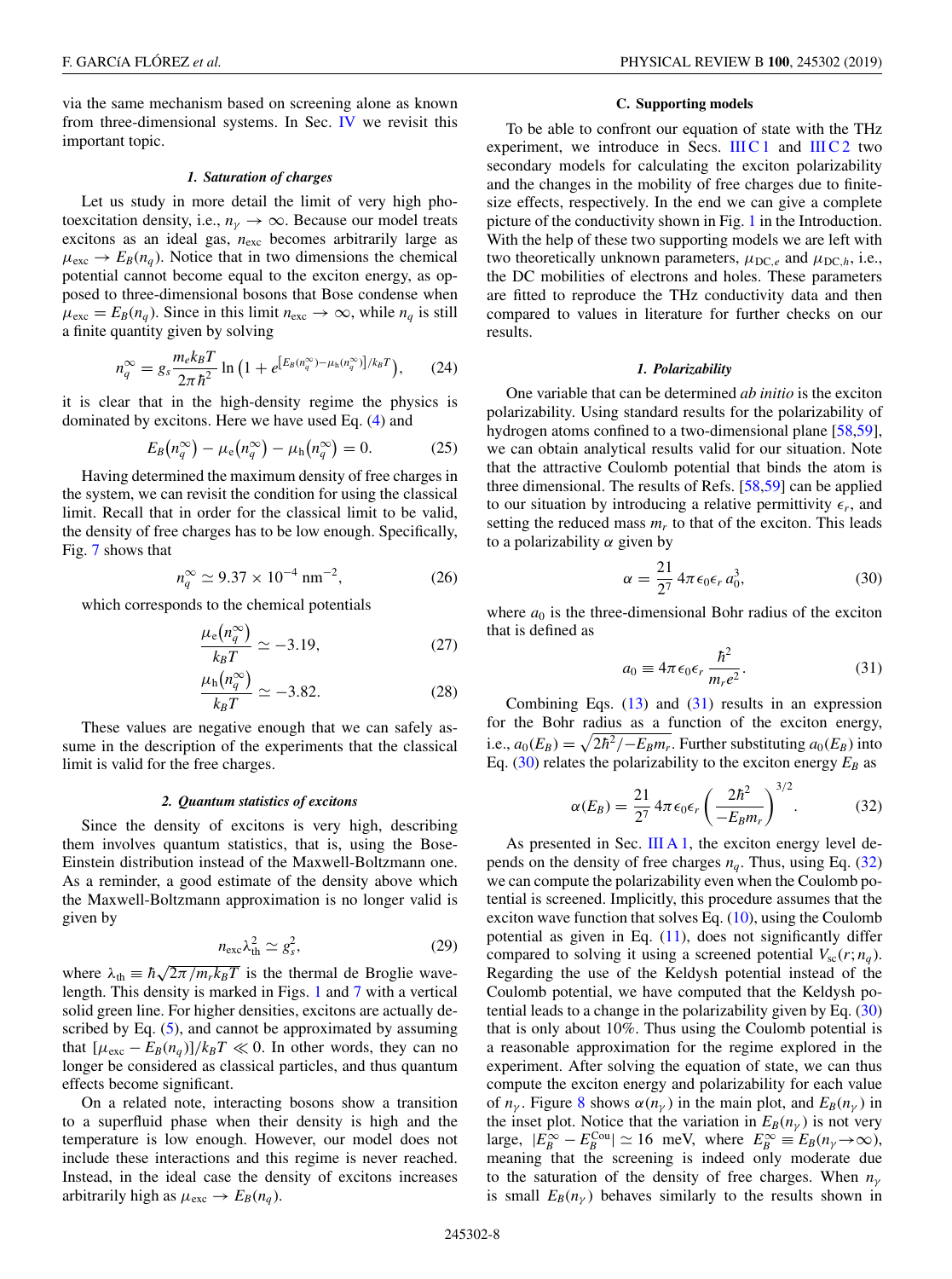<span id="page-8-0"></span>

FIG. 8. Exciton polarizability (main plot) and exciton energy level (inset plot) as a function of the number of photoexcitations in a Bohr area  $n_\gamma a_0^2$ . As explained before, in the limit  $n_\gamma \to \infty$ , the density of free charges saturates and consequently  $E_B \to E_B^{\infty}$ . The vertical dotted magenta lines mark the range of densities measured in the experiments.

Fig. [5.](#page-5-0) As the photoexcitation density increases the screening effects become more significant, until  $n_q$  saturates to  $n_q^{\infty}$ and consequently  $E_B(n_\gamma)$  saturates to  $E_B^\infty$ . As mentioned, the polarizability as a function of density  $\alpha(n_\gamma)$  is computed using Eq. [\(32\)](#page-7-0), and setting  $E_B = E_B(n_v)$ . Thus, this relation allows us to determine the exciton contribution to the imaginary part of the conductivity, given in Eqs. [\(1\)](#page-2-0) and [\(2\)](#page-2-0), in a more precise way. Considering the numerical values of  $\alpha(n_{\nu})$ , the change from  $n<sub>\gamma</sub> \rightarrow 0$  to saturation is not very large, especially in the range where we have experimental data.

### *2. Finite–size diffusion*

Because of the finite lateral size of the nanoplatelets, free charges cannot move as freely as in an infinitely extended plane. Thus, their mobility is negatively affected due to the boundaries of the nanoplatelets. To account for these effects, we present a diffusion model for the mobility  $\mu(\omega)$  of Eqs. [\(1\)](#page-2-0) and [\(2\)](#page-2-0). Our approach is based on Ref. [\[60\]](#page-13-0) and Chap. 9 of Ref. [\[61\]](#page-13-0), and generalizes those results to two-dimensional systems with lateral sizes  $L_x$  and  $L_y$ . To do so we assume that free charges moving in the nanoplatelet can be described by the two-dimensional diffusion equation. Thus, the frequencydependent mobility can be computed from the corresponding frequency-dependent diffusion constant  $D(\omega)$ , which is given by

$$
D(\omega) = D_{\rm DC} \left[ 1 + \sqrt{\frac{D_{\rm DC}}{-i\omega L_x^2}} \tan \left( -\frac{1}{2} \sqrt{\frac{-i\omega L_x^2}{D_{\rm DC}}} \right) + \sqrt{\frac{D_{\rm DC}}{-i\omega L_y^2}} \tan \left( -\frac{1}{2} \sqrt{\frac{-i\omega L_y^2}{D_{\rm DC}}} \right) \right].
$$
 (33)

This expression is found by performing the sum in Eq. (9.10) of Ref. [\[61\]](#page-13-0), generalized to two dimensions. Notice

that, because of the frequency dependence in  $D(\omega)$ , it is not correct to assume that the total diffusion of free charges is given by setting  $D_{\text{DC}} = D_{\text{DC},e} + D_{\text{DC},h}$  in Eq. (33). Instead, it is given by  $D(\omega) = D_e(\omega) + D_h(\omega)$ , where each contribution is computed using a different DC value for the diffusion constant, i.e.,  $D_{\text{DC},e}$  and  $D_{\text{DC},h}$ , respectively.

Last, the frequency-dependent mobility  $\mu(\omega)$  is obtained using the Einstein relation

$$
\mu(\omega) = \frac{e}{k_B T} D(\omega) = \mu_R(\omega) + i\mu_T(\omega).
$$
 (34)

Since the conductivity measured in the experiments is averaged over frequencies around the peak frequency  $\omega_{\text{peak}}$ , we use  $\langle \mu(\omega) \rangle = \mu(\omega_{\text{peak}})$  in the following. The value of  $\omega_{\text{peak}}$ is given in Table [I.](#page-1-0)

#### **D. Fitting the electron and hole mobilities**

Now we are ready to gather together both the theory and the experimental data to fit the DC mobility of electrons and holes and compare them with values from the literature. Hence, the predictions of our model are not only used to explain the measurements of interest, but can also be validated against other experiments. In contrast to Ref. [\[43\]](#page-12-0), we do not fit the parameters  $\langle \mu_{\mathcal{R}}(\omega) \rangle$ ,  $\langle \mu_{\mathcal{I}}(\omega) \rangle$ , and  $\alpha$  to the measured complex conductivity, but instead use the two supporting models from Sec. [III C](#page-7-0) to determine them.

Having computed the density of free charges and excitons as a function of  $n<sub>\gamma</sub>$ , we can proceed to use Eqs. [\(1\)](#page-2-0), [\(2\)](#page-2-0), and (34) and calculate the complex conductivity. Because there are both electrons and holes diffusing in the nanoplatelet, we consider the contribution of electron and holes to the mobility in Eqs.  $(1)$  and  $(2)$  as

$$
\mu(\omega) = \mu_e(\omega) + \mu_h(\omega), \tag{35}
$$

where  $\mu_{\alpha}(\omega)$  is computed using Eq. (34). Figure [9](#page-9-0) shows the result of applying Eq.  $(35)$  to our system, using the fitted DC mobilities shown in Fig. [1.](#page-1-0) Notice that the mobilities at the peak frequency  $\omega_{peak}$ , marked by a vertical dotted line, are significantly smaller than the DC values due to the finite lateral sizes of the nanoplatelets. Each contribution introduces one DC mobility, i.e.,  $\mu_{DC,e}$  and  $\mu_{DC,h}$ , which we can then fit to reproduce the experimental data and compare the obtained value with literature. Figure [1](#page-1-0) shows the result of this procedure, with  $\mu(\omega_{\text{peak}}) = 63 + 106i \text{ cm}^2 \text{ V}^{-1} \text{ s}^{-1}$ . Comparing with the results of Ref. [\[43\]](#page-12-0), that is, using a classical equation of state and also fitting the polarizability, they find  $\mu(\omega_{\text{peak}}) = (54 \pm 12) + (7 \pm 5)i \text{ cm}^2 \text{ V}^{-1} \text{ s}^{-1} \text{ and } \alpha = 3.1 \pm$  $0.2 \times 10^{-36}$  cm<sup>2</sup> V<sup>-1</sup>. Notice that because the exciton polarizability we computed is significantly lower, the imaginary part of the mobility has to be higher to compensate. Physically, the direct fit of these three variables in Ref. [\[43\]](#page-12-0) overestimates the dephasing of the THz probe field by the polarizability of excitons, while underestimating the scattering of free charges.

Ultimately, we find in this manner the fitted DC mobilities

$$
\mu_{\text{DC},e} = 527 \text{ cm}^2 \text{ V}^{-1} \text{ s}^{-1},\tag{36}
$$

$$
\mu_{\text{DC},h} = 40 \text{ cm}^2 \text{ V}^{-1} \text{ s}^{-1}, \tag{37}
$$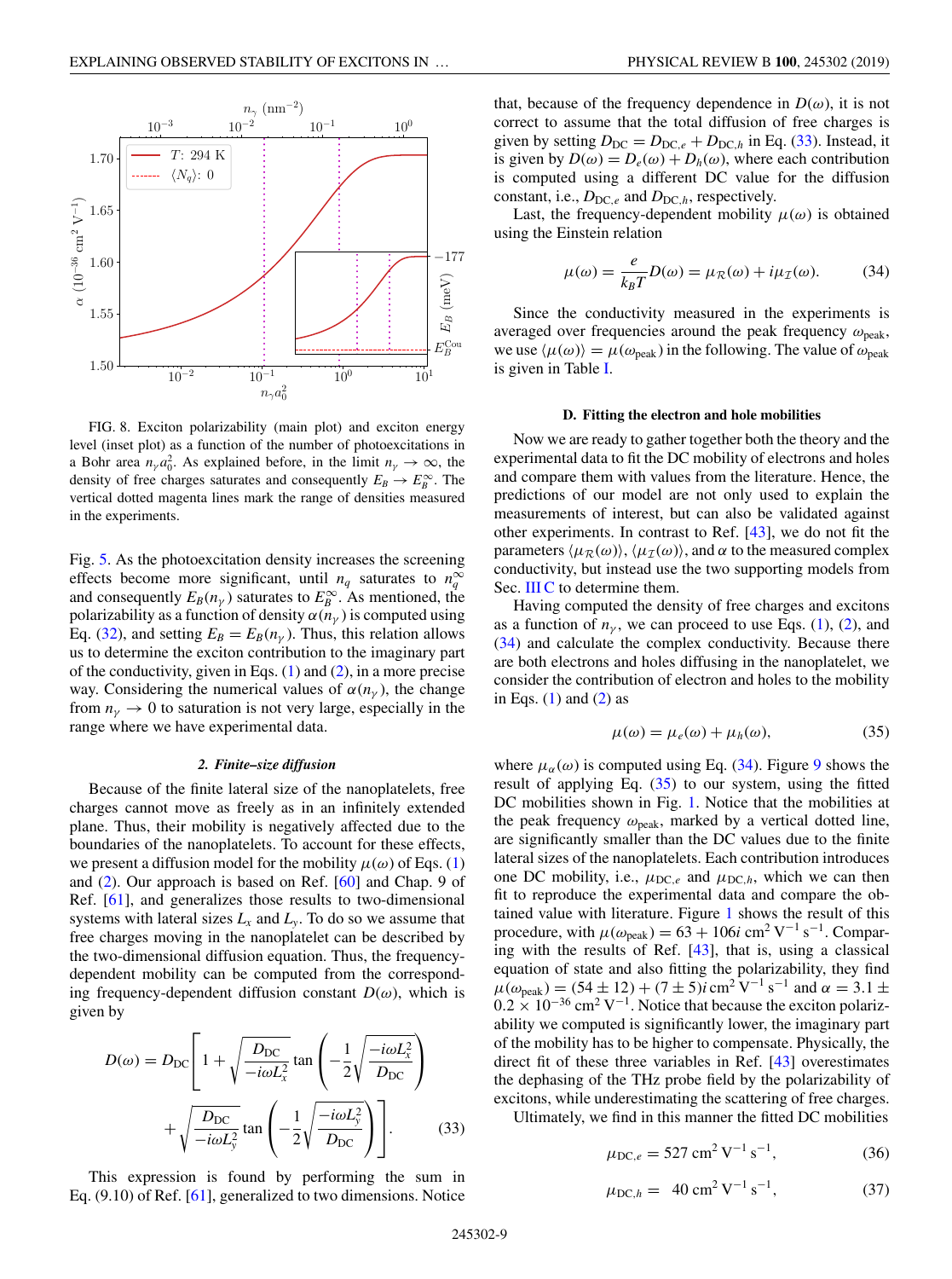<span id="page-9-0"></span>

FIG. 9. Total complex mobility of electrons and holes, i.e.,  $\mu(\omega) \equiv \mu_e(\omega) + \mu_h(\omega)$ . The dashed line is the real part, while the solid line is the imaginary part. Using  $\mu_{DC,e} = 527$  cm<sup>2</sup> V<sup>-1</sup> s<sup>-1</sup> and  $\mu_{DC,h} = 40 \text{ cm}^2 \text{ V}^{-1} \text{ s}^{-1}$ , with the lateral sizes  $L_x$  and  $L_y$  of the system, given in Table [I.](#page-1-0) The vertical dotted blue line marks the peak frequency of the probe field used in the experiments, also given in Table [I.](#page-1-0) The green empty and full dots represent the values of  $\mu_R(\omega)$ and  $\mu_{\mathcal{I}}(\omega)$ , respectively, that we use in Eqs. [\(1\)](#page-2-0) and [\(2\)](#page-2-0) to obtain the curves in Fig. [1.](#page-1-0)

which we can compare with Refs.  $[62,63]$  at  $T = 300$  K as

$$
\mu_{\text{DC},e}^{\text{bulk}} \simeq 600 \text{ cm}^2 \text{ V}^{-1} \text{ s}^{-1},\tag{38}
$$

$$
\mu_{\text{DC},h}^{\text{bulk}} \simeq 40 \text{ cm}^2 \text{ V}^{-1} \text{ s}^{-1}. \tag{39}
$$

Notice that in Refs. [\[62,63\]](#page-13-0) the system is a CdSe crystal, and therefore it is representing the bulk behavior of electrons and holes. Since our system consists of 4.5 layers, we expect the mobility to be affected by the finite layer thickness, but instead we actually find that our mobilities remain very close to the bulk ones.

# **IV. DISCUSSION AND OUTLOOK**

In conclusion, we have introduced a complete description of the CdSe nanoplatelets involving free charges and bound exciton states in chemical (quasi)equilibrium, as introduced in Sec. [III A.](#page-2-0) The system is described by the equation of state that Sec. [III B](#page-6-0) presents, together with derivations for the exciton polarizability and mobility of free charges, given in Sec. [III C.](#page-7-0) Thanks to these, the conductivity model shown in Sec. [II B](#page-2-0) only has two unknown parameters, that is, the DC mobilities of electrons and holes. Further verification of the fitted values with the literature indicates that the insight of our model into the physics describing this system appears to be consistent. In the following we revisit the approximations made in deriving our model, and consider the possible future directions they can lead us toward.

First, we begin by considering the differences between the Saha model, used in Ref. [\[43\]](#page-12-0), and our model, specially with respect to Eq. [\(5\)](#page-3-0), which is repeated below. In addition, we have explained how the high density of excitons requires using quantum statistics, that is, the Bose-Einstein distribution  $N_{BE}$ . Now we compare the density calculated using  $N_{BE}$  with the result of using the Maxwell-Boltzmann distribution, as

$$
n_{\rm exc} = -g_s^2 \frac{(m_e + m_h)k_B T}{2\pi\hbar^2} \times \ln\left(1 - e^{\left[\mu_{\rm exc} - E_B(n_q)\right]/k_B T}\right), (5)
$$

$$
n_{\rm exc}^{(\rm S)} = g_s^2 \frac{(m_e + m_h)k_B T}{2\pi\hbar^2} e^{\left[\mu_{\rm exc} - E_B(n_q)\right]/k_B T}.\tag{40}
$$

Hence, Eq.  $(5)$  reduces to Eq.  $(40)$  when the exponent  $[\mu_{\text{exc}} - E_B(n_a)]/k_B T$  is very negative. However, for a correct description of the system at a high density of excitons, that is,  $n_{\text{exc}}\lambda_{\text{th}}^2 \gtrsim g_s^2$ , quantum effects have to be considered. In this regime the exciton's chemical potential is very close to its energy, and thus the mentioned approximation is no longer valid. Notice that in Ref. [\[43\]](#page-12-0) also the screening effects are neglected by setting  $E_B(n_q) = E_B(n_q = 0) = E_B^{\text{Cou}}$ .

Second, we study in more detail how excited exciton states are populated. As we have mentioned in Sec. [II A,](#page-1-0) our model only treats the lowest exciton state, since contributions from the others are assumed not to be significant. To quantify this statement we take the first excited state of the exciton, analog to the hydrogen 2*s* state, by solving Eq. [\(10\)](#page-3-0). The next most negative value of  $E_B(n_q)$  that corresponds to a physical wave function for the exciton is the energy of this level, that we denote as  $E_{B,2s}(n_q)$ . Using Eq. [\(5\)](#page-3-0) to determine the density of this state, defined as  $n_{\text{exc},2s}$ , by setting  $E_B(n_q)$  to  $E_{B,2s}(n_q)$ , results in

$$
E_{B,2s}(n_q^{\infty}) \simeq -12 \text{ meV},\tag{41}
$$

$$
n_{\text{exc},2s}(n_q^{\infty}) \simeq 1.92 \times 10^{-4} \text{ nm}^{-2}.
$$
 (42)

However, Eq. [\(5\)](#page-3-0) tells us that as  $n_q \to n_q^{\infty}$ ,  $n_{\text{exc}} \to \infty$ , and any excitation will saturate to the value shown in Eq. (42). Thus, at higher densities the amount of excited states is negligible. At lower densities the 2*s* state energy is  $E_{B,2s}^{\text{Cou}} \simeq$  $-21$  meV, and since  $\mu_{\text{exc}}$  is much more negative than this the population of excited excitons is again negligible.

Finally, let us look at a different aspect of Fig. [1,](#page-1-0) namely the values of  $n_{\text{exc}} a_0^2$ . Since  $a_0$  is the exciton Bohr radius, a density satisfying  $n_{\text{exc}} a_0^2 \simeq 1$  means that there is approximately one exciton per Bohr area, and therefore at densities  $n_{\text{exc}}a_0^2 \gtrsim 1$ excitons can have a substantial overlap in the nanoplatelet. As it stands, our model neglects any possible effects coming from these overlaps. However, we can safely assume that exciton-exciton interactions may become more relevant as the density increases and thus it is important to estimate their significance. For this purpose, we focus on the formation of exciton complexes, analog to molecular hydrogen  $H_2$ , that are known as biexcitons. We expect that at high enough densities larger complexes, such as triexcitons, may possibly also form, but for this discussion we only consider biexcitons. Specifically we are interested in the effect we expect them to have on the conductivity measurements that Fig. [1](#page-1-0) shows. As we have mentioned in Sec. [III C,](#page-7-0) excitons contribute to the imaginary part of the conductivity because of their polarizability, as given in Eq. [\(2\)](#page-2-0). Thus, our goal is to estimate how the presence of biexcitons would affect the polarizability of the system.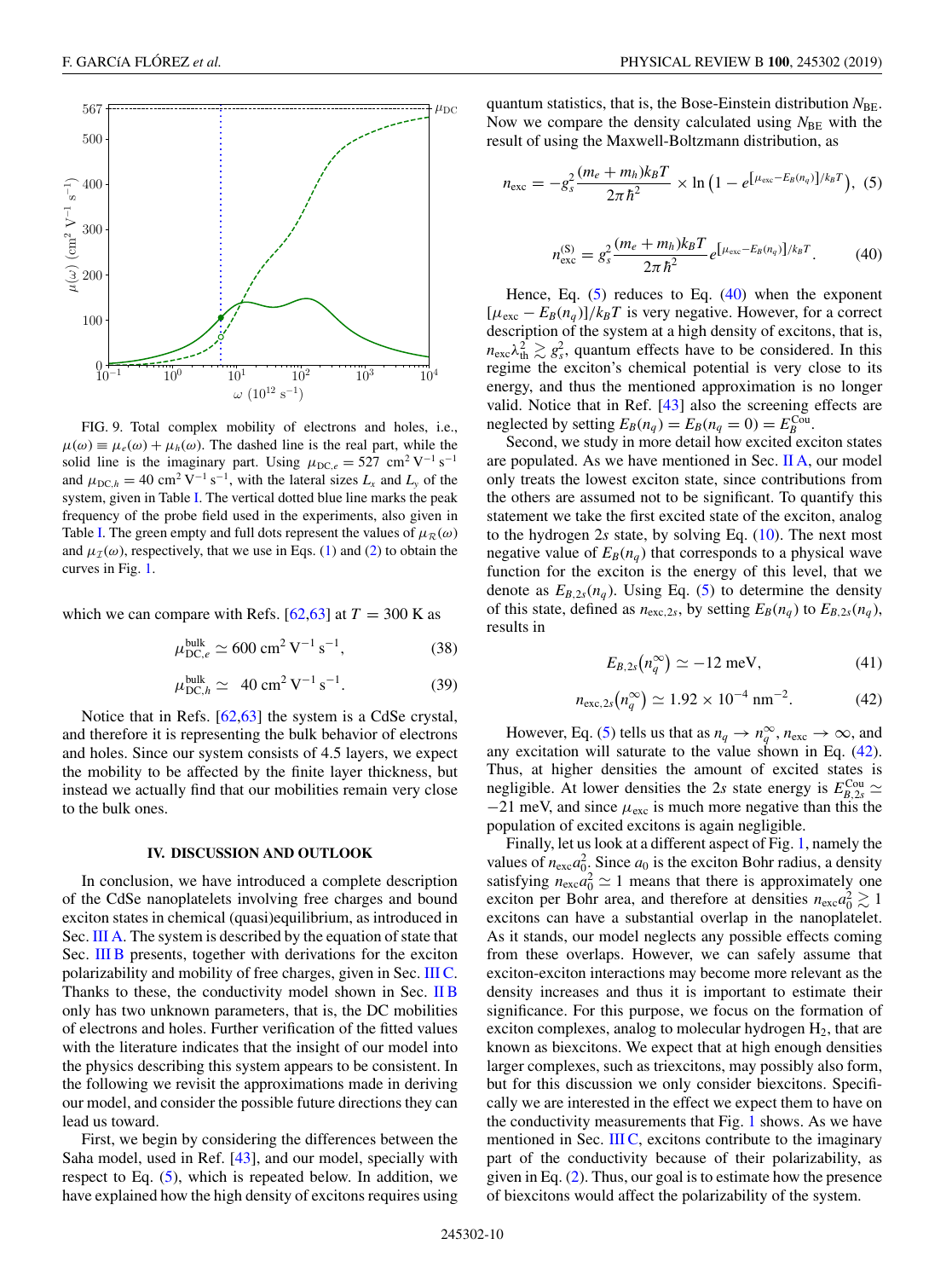<span id="page-10-0"></span>Consider the polarizability of hydrogen molecules in three dimensions  $\alpha_{\text{H}_2}$ , denoted as  $\alpha_{00}$  in Table VI of Ref. [\[64\]](#page-13-0). Compared with the polarizability of hydrogen  $\alpha_H$  it obeys

$$
\alpha_{\rm H_2} \simeq 1.21 \, \alpha_{\rm H}.\tag{43}
$$

When two hydrogen atoms with polarizability  $2\alpha_H$  bind together into a molecule, the polarizability of the system decreases to  $\alpha_{\text{H}_2}$ . Therefore, the total polarizability of the system is reduced by  $\alpha_{\text{H}_2}/2\alpha_{\text{H}} \simeq 60\%$ . Now, assuming that the polarizability of biexcitons behaves in a similar way to that of hydrogen molecules, binding two excitons into one biexciton decreases the total polarizability of the complex by a factor close to 1/2. Thus, when excitons bind into biexcitons in large quantities, the imaginary part of the conductivity decreases, since the total polarizability of the system is reduced. Figure [1](#page-1-0) does not show, within the margin of error, such behavior. Hence it is safe to assume that, in the regime described by our model, there is not a significant population of biexcitons.

Moreover, we can estimate the density of biexcitons in the system using their measured binding energy from optical gain measurements. In first approximation biexcitons can be described similarly to excitons, and thus their density is given by

$$
n_{\text{exc}_2} = -\frac{2(m_e + m_h)k_B T}{2\pi \hbar^2} \times \ln\left(1 - e^{\left[2\mu_{\text{exc}} - 2E_B(n_q) - E_{B,\text{exc}_2}(n_q)\right]/k_B T}\right), \quad (44)
$$

where  $E_{B, \text{exc}_2}(n_q = 0)$  is the unscreened negative biexciton energy, that is approximately −45 meV [\[43\]](#page-12-0). To arrive at this expression we have used that the biexciton ground state is not degenerate. Applying Eq. (44) to our system, and neglecting screening effects for simplicity, shows that at the lowest experimental densities  $n_{\text{exc}_2}$  is five to ten times smaller than  $n_{\text{exc}}$  and can thus be neglected, whereas at the highest experimentally achieved densities the presence of biexcitons may become noticeable. However, changes in temperature substantially affect the density of biexcitons, for instance an increase of 200 K reduces it by a factor of 5. Even though the conductivity measurements do not show the presence of biexcitons, we do expect that they should ultimately become more prevalent at higher densities. Solving Eq. (44) in this highdensity regime does yield that the biexciton states become significantly populated, in agreement with our expectations.

A consequence of introducing exciton-exciton interactions is that it provides a possible mechanism for breaking up excitons. Since these interactions are only significant at high densities, above those that our model describes and that have been considered in Ref. [\[43\]](#page-12-0), we expect that for two-dimensional systems the Mott crossover takes place in a very different regime when compared with three-dimensional systems. For these reasons, a clear next step is to study exciton-exciton interactions in more detail, focusing on understanding the much more involved four-body problem. In future experiments, this high-density regime may indeed be probed and our model can be updated to account for these interaction effects. Moreover, we expect that lowering the temperature should significantly improve the exciton physics, since excitons are considerably easier to form, thus making studying their interactions much more straightforward. Considering that in the

current experiments excitons are already quantum degenerate, substantially increasing their population gives us hope for achieving superfluidity. In conclusion, our model does not only represent an important step into a better understanding of colloidal nanoplatelets, but is hopefully also a good starting point for future theoretical and experimental efforts on exciton dynamics at high densities.

# **ACKNOWLEDGMENTS**

It is a pleasure to thank D. Vanmaekelbergh, M. Failla, and B. Salzmann for very helpful discussions. This work is part of the research programme TOP-ECHO with project number 715.016.002, and is also supported by the D-ITP consortium. Both are programmes of the Netherlands Organisation for Scientific Research (NWO) that is funded by the Dutch Ministry of Education, Culture and Science (OCW).

# **APPENDIX A: SCREENED COULOMB POTENTIAL IN THE CLASSICAL LIMIT**

To derive the screening of the Coulomb potential, we need to compute the electron-hole polarizations  $\Pi_{\alpha}(\omega, \mathbf{k})$ . This derivation can be found in Secs. 8.7.1 and 8.7.2 of Ref.  $[56]$ . Performing the integral shown in Eq.  $(8.137)$  using the Maxwell-Boltzmann distribution instead of the Fermi-Dirac distribution we find

$$
\Pi_{\alpha}(k, \omega; n_q)
$$
\n
$$
= \frac{m_{\alpha}}{\pi \hbar^2} \frac{1}{\sqrt{\beta \epsilon_k}} \left[ i \sqrt{\pi} \exp \left( -\beta \frac{(\hbar \omega)^2 + \epsilon_k^2}{4\epsilon_k} \right) \sinh \left( \frac{1}{2} \beta \hbar \omega \right) \right.
$$
\n
$$
+ F \left( \sqrt{\frac{\beta}{4\epsilon_k}} (-\hbar \omega + \epsilon_k) \right)
$$
\n
$$
- F \left( \sqrt{\frac{\beta}{4\epsilon_k}} (-\hbar \omega - \epsilon_k) \right) \Bigg] e^{\beta \mu_{\alpha}(n_q)}, \tag{A1}
$$

where  $\beta \equiv 1/k_B T$  and  $F(x)$  is Dawson's integral (pp. 295 and 319 of Ref. [\[65\]](#page-13-0)), defined as

$$
F(x) \equiv \frac{\sqrt{\pi}}{2} e^{-x^2} \text{erf}(x), \tag{A2}
$$

with erf(x) the error function. In the static limit  $\omega \to 0$ , Eq.  $(A1)$  leads to the momentum-dependent screening length

$$
\lambda_{s,\alpha}^{-1}(k;n_q) = \frac{e^2}{2\epsilon_0 \epsilon_r} \frac{m_\alpha}{\pi \hbar^2} \frac{2}{\sqrt{\beta \epsilon_k}} F\left(\frac{1}{2}\sqrt{\beta \epsilon_k}\right) e^{\beta \mu_\alpha(n_q)}.
$$
 (A3)

Notice that we have used the property  $F(-x) = -F(x)$ and introduced the correct prefactor. In the limit  $k \to \infty$  the screening length  $\lambda_{s,\alpha}^{-1}(k; n_q)$  tends toward zero, and thus the screened potential reduces to the Coulomb potential. Furthermore, taking the limit  $k \to 0$  results in

$$
\lim_{k \to 0} \lambda_{s,\alpha}^{-1}(k; n_q) = \lambda_{s,\alpha}^{-1}(n_q) = \frac{e^2}{2\epsilon_0 \epsilon_r} \frac{m_\alpha}{\pi \hbar^2} e^{\beta \mu_\alpha(n_q)}, \quad (A4)
$$

which is the same result as if we had used Eq.  $(19)$ , with  $n_{\alpha}(\mu)$  being the density of a classical ideal gas described by the Maxwell-Boltzmann distribution.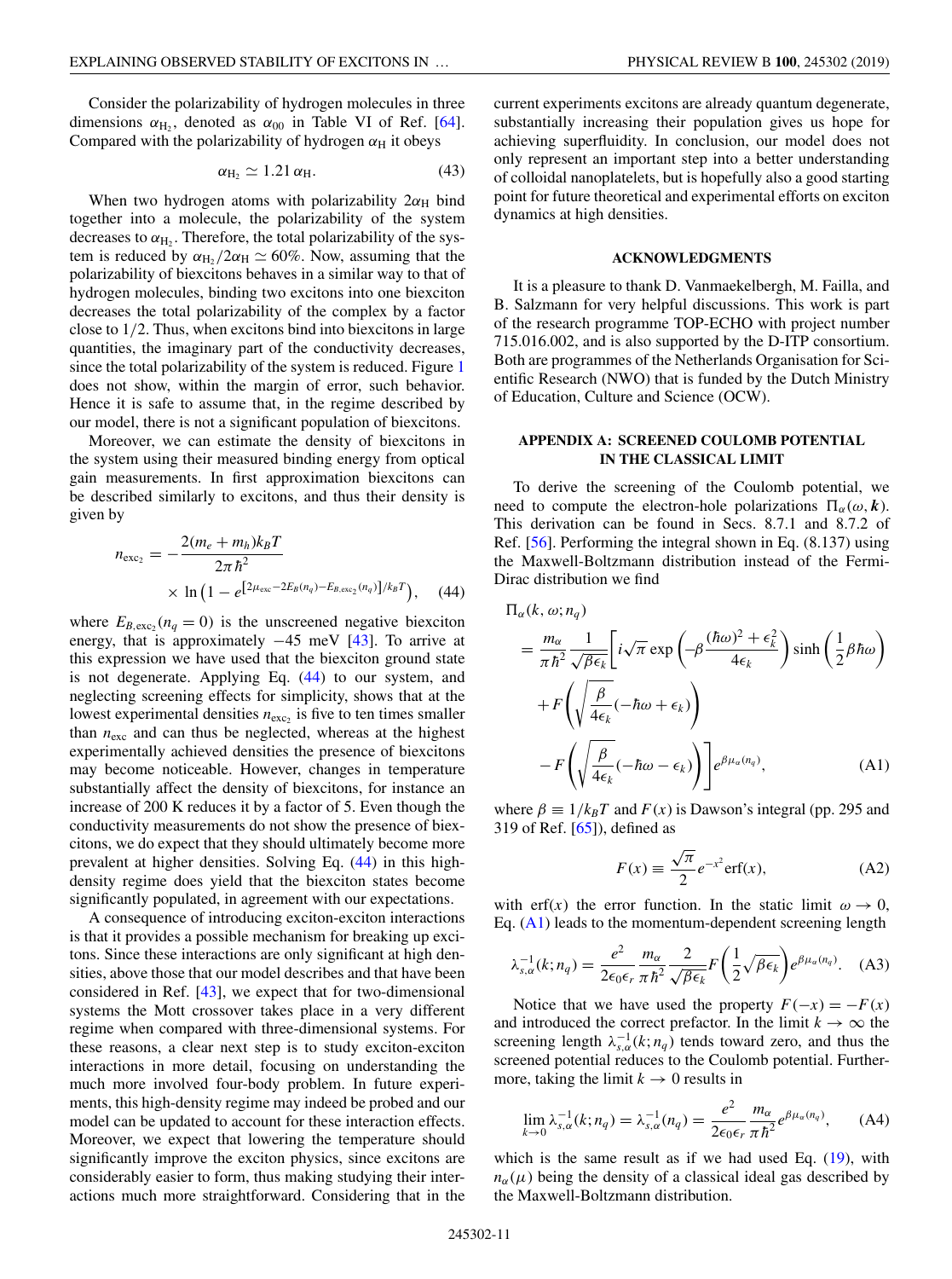# <span id="page-11-0"></span>**APPENDIX B: SCREENED COULOMB POTENTIAL IN THE LONG-WAVELENGTH APPROXIMATION**

In Sec. [III A 4](#page-5-0) we introduced the screened potential in momentum space as

$$
V_{sc}(k; n_q) = -\frac{e^2}{2\epsilon_0 \epsilon_r} \frac{1}{k + \lambda_s^{-1}(n_q)},
$$
(18)

which we can Fourier transform back to coordinate space analytically, as

$$
V_{sc}(r;n_q) = \int \frac{d^2k}{(2\pi)^2} V_{sc}(k;n_q) e^{-ikr}
$$

$$
= \int_0^\infty \frac{dk}{2\pi} k V_{sc}(k;n_q) J_0(kr), \quad (B1)
$$

where  $J_0(x)$  is the Bessel function of the first kind. Performing this integral, we find

$$
V_{sc}(r; n_q) = \frac{e^2}{4\pi\epsilon_0\epsilon_r} \frac{1}{\lambda_s(n_q)} \left\{ \frac{\lambda_s(n_q)}{r} + \frac{\pi}{2} \left[ Y_0 \left( \frac{r}{\lambda_s(n_q)} \right) - H_0 \left( \frac{r}{\lambda_s(n_q)} \right) \right] \right\}, \quad (B2)
$$

where  $H_0(x)$  is Struve's function, defined in Eq. (1) from Sec. 10.4 of Ref. [\[66\]](#page-13-0), and  $Y_0(x)$  is the Bessel function of the second kind. These special functions do not clearly show the behavior of the potential, but we can use their asymptotic expansions to derive simpler expressions. The limits  $r \gg$  $\lambda_s(n_q)$  and  $r \ll \lambda_s(n_q)$  can be found by using Eq. (2) from Sec. 10.42 of Ref. [\[66\]](#page-13-0), resulting in

$$
V_{\rm sc}(r; n_q) \simeq -\frac{e^2}{4\pi\epsilon_0\epsilon_r} \frac{1}{\lambda_s(n_q)} \left(\frac{\lambda_s(n_q)}{r}\right)^3, \quad r \gg \lambda_s(n_q),
$$
\n(B3)\n
$$
V_{\rm sc}(r; n_q) \simeq -\frac{e^2}{4\pi\epsilon_0\epsilon_r} \frac{1}{\lambda_s(n_q)} \left[\frac{\lambda_s(n_q)}{r} + \ln\left(\frac{\lambda_s(n_q)}{r}\right)\right],
$$

$$
r \ll \lambda_s(n_q). \tag{B4}
$$

Notice that the screened potential indeed decays faster than the Coulomb potential, but only algebraically as  $1/r<sup>3</sup>$ . We can attribute this behavior to the fact that the only screening in our system comes from the two-dimensional nanoplatelet. Therefore the fall-off is not as fast as in the Yukawa potential in three dimensions, behaving as

$$
V_{\rm sc}^{\rm (3D)}(r; n_q) = -\frac{e^2}{4\pi\epsilon_0\epsilon_r} \frac{1}{r} e^{-r/\lambda_s(n_q)},
$$
 (B5)

and having exponential screening.

- [1] M. V. Kovalenko, L. Manna, A. Cabot, Z. Hens, D. V. Talapin, C. R. Kagan, V. I. Klimov, A. L. Rogach, P. Reiss, D. J. Milliron, P. Guyot-Sionnnest, G. Konstantatos, W. J. Parak, T. Hyeon, B. A. Korgel, C. B. Murray, and W. Heiss, Prospects of nanoscience with nanocrystals, [ACS Nano](https://doi.org/10.1021/nn506223h) **[9](https://doi.org/10.1021/nn506223h)**, [1012](https://doi.org/10.1021/nn506223h) [\(2015\)](https://doi.org/10.1021/nn506223h).
- [2] C. R. Kagan, E. Lifshitz, E. H. Sargent, and D. V. Talapin, Building devices from colloidal quantum dots, [Science](https://doi.org/10.1126/science.aac5523) **[353](https://doi.org/10.1126/science.aac5523)**, [aac5523](https://doi.org/10.1126/science.aac5523) [\(2016\)](https://doi.org/10.1126/science.aac5523).
- [3] F. Xia, H. Wang, D. Xiao, M. Dubey, and A. Ramasubramaniam, Two-dimensional material nanophotonics, [Nat. Photon.](https://doi.org/10.1038/nphoton.2014.271) **[8](https://doi.org/10.1038/nphoton.2014.271)**, [899](https://doi.org/10.1038/nphoton.2014.271) [\(2014\)](https://doi.org/10.1038/nphoton.2014.271).
- [4] F. Bonaccorso, Z. Sun, T. Hasan, and A. C. Ferrari, Graphene photonics and optoelectronics, [Nat. Photon.](https://doi.org/10.1038/nphoton.2010.186) **[4](https://doi.org/10.1038/nphoton.2010.186)**, [611](https://doi.org/10.1038/nphoton.2010.186) [\(2010\)](https://doi.org/10.1038/nphoton.2010.186).
- [5] M. Chhowalla, H. S. Shin, G. Eda, L.-J. Li, K. P. Loh, and H. Zhang, The chemistry of two-dimensional layered transition metal dichalcogenide nanosheets, [Nat. Chem.](https://doi.org/10.1038/nchem.1589) **[5](https://doi.org/10.1038/nchem.1589)**, [263](https://doi.org/10.1038/nchem.1589) [\(2013\)](https://doi.org/10.1038/nchem.1589).
- [6] X. Gan, R.-J. Shiue, Y. Gao, I. Meric, T. F. Heinz, K. Shepard, J. Hone, S. Assefa, and D. Englund, Chip-integrated ultrafast graphene photodetector with high responsivity, [Nat. Photon.](https://doi.org/10.1038/nphoton.2013.253) **[7](https://doi.org/10.1038/nphoton.2013.253)**, [883](https://doi.org/10.1038/nphoton.2013.253) [\(2013\)](https://doi.org/10.1038/nphoton.2013.253).
- [7] A. Pospischil, M. Humer, M. M. Furchi, D. Bachmann, R. Guider, T. Fromherz, and T. Mueller, CMOS-compatible graphene photodetector covering all optical communication bands, [Nat. Photon.](https://doi.org/10.1038/nphoton.2013.240) **[7](https://doi.org/10.1038/nphoton.2013.240)**, [892](https://doi.org/10.1038/nphoton.2013.240) [\(2013\)](https://doi.org/10.1038/nphoton.2013.240).
- [8] A. Splendiani, L. Sun, Y. Zhang, T. Li, J. Kim, C.-Y. Chim, G. Galli, and F. Wang, Emerging photoluminescence in monolayer MoS2, [Nano Lett.](https://doi.org/10.1021/nl903868w) **[10](https://doi.org/10.1021/nl903868w)**, [1271](https://doi.org/10.1021/nl903868w) [\(2010\)](https://doi.org/10.1021/nl903868w).
- [9] X. Xu, W. Yao, D. Xiao, and T. F. Heinz, Spin and pseudospins in layered transition metal dichalcogenides, [Nat. Phys.](https://doi.org/10.1038/nphys2942) **[10](https://doi.org/10.1038/nphys2942)**, [343](https://doi.org/10.1038/nphys2942) [\(2014\)](https://doi.org/10.1038/nphys2942).
- [10] K. F. Mak, C. Lee, J. Hone, J. Shan, and T. F. Heinz, Atomically Thin  $MoS<sub>2</sub>$ : A New Direct-Gap Semiconductor, [Phys. Rev. Lett.](https://doi.org/10.1103/PhysRevLett.105.136805) **[105](https://doi.org/10.1103/PhysRevLett.105.136805)**, [136805](https://doi.org/10.1103/PhysRevLett.105.136805) [\(2010\)](https://doi.org/10.1103/PhysRevLett.105.136805).
- [11] Q. H. Wang, K. Kalantar-Zadeh, A. Kis, J. N. Coleman, and M. S. Strano, Electronics and optoelectronics of [two-dimensional transition metal dichalcogenides,](https://doi.org/10.1038/nnano.2012.193) Nat. Nanotechnol. **[7](https://doi.org/10.1038/nnano.2012.193)**, [699](https://doi.org/10.1038/nnano.2012.193) [\(2012\)](https://doi.org/10.1038/nnano.2012.193).
- [12] Y.-Q. Bie, G. Grosso, M. Heuck, M. M. Furchi, Y. Cao, J. Zheng, D. Bunandar, E. Navarro-Moratalla, L. Zhou, D. K. Efetov, T. Taniguchi, K. Watanabe, J. Kong, D. Englund, and P. Jarillo-Herrero, A MoTe<sub>2</sub>-based light-emitting diode [and photodetector for silicon photonic integrated circuits,](https://doi.org/10.1038/nnano.2017.209) Nat. Nanotechnol. **[12](https://doi.org/10.1038/nnano.2017.209)**, [1124](https://doi.org/10.1038/nnano.2017.209) [\(2017\)](https://doi.org/10.1038/nnano.2017.209).
- [13] J. S. Manser, J. A. Christians, and P. V. Kamat, Intriguing [optoelectronic properties of metal halide perovskites,](https://doi.org/10.1021/acs.chemrev.6b00136) Chem. Rev. **[116](https://doi.org/10.1021/acs.chemrev.6b00136)**, [12956](https://doi.org/10.1021/acs.chemrev.6b00136) [\(2016\)](https://doi.org/10.1021/acs.chemrev.6b00136).
- [14] B. Mahler, N. Lequeux, and B. Dubertret, Ligand-controlled [polytypism of thick-shell CdSe/CdS nanocrystals,](https://doi.org/10.1021/ja9034973) J. Am. Chem. Soc. **[132](https://doi.org/10.1021/ja9034973)**, [953](https://doi.org/10.1021/ja9034973) [\(2010\)](https://doi.org/10.1021/ja9034973).
- [15] C. B. Murray, D. J. Norris, and M. G. Bawendi, Synthesis and characterization of nearly monodisperse CdE  $(E = \text{suffix},$ [selenium, tellurium\) semiconductor nanocrystallites,](https://doi.org/10.1021/ja00072a025) J. Am. Chem. Soc. **[115](https://doi.org/10.1021/ja00072a025)**, [8706](https://doi.org/10.1021/ja00072a025) [\(1993\)](https://doi.org/10.1021/ja00072a025).
- [16] X. Peng, L. Manna, W. Yang, J. Wickham, E. Scher, A. Kadavanich, and A. P. Alivisatos, Shape control of CdSe nanocrystals, [Nature \(London\)](https://doi.org/10.1038/35003535) **[404](https://doi.org/10.1038/35003535)**, [59](https://doi.org/10.1038/35003535) [\(2000\)](https://doi.org/10.1038/35003535).
- [17] Y. Yin and A. P. Alivisatos, Colloidal nanocrystal synthesis and the organic–inorganic interface, [Nature \(London\)](https://doi.org/10.1038/nature04165) **[437](https://doi.org/10.1038/nature04165)**, [664](https://doi.org/10.1038/nature04165) [\(2005\)](https://doi.org/10.1038/nature04165).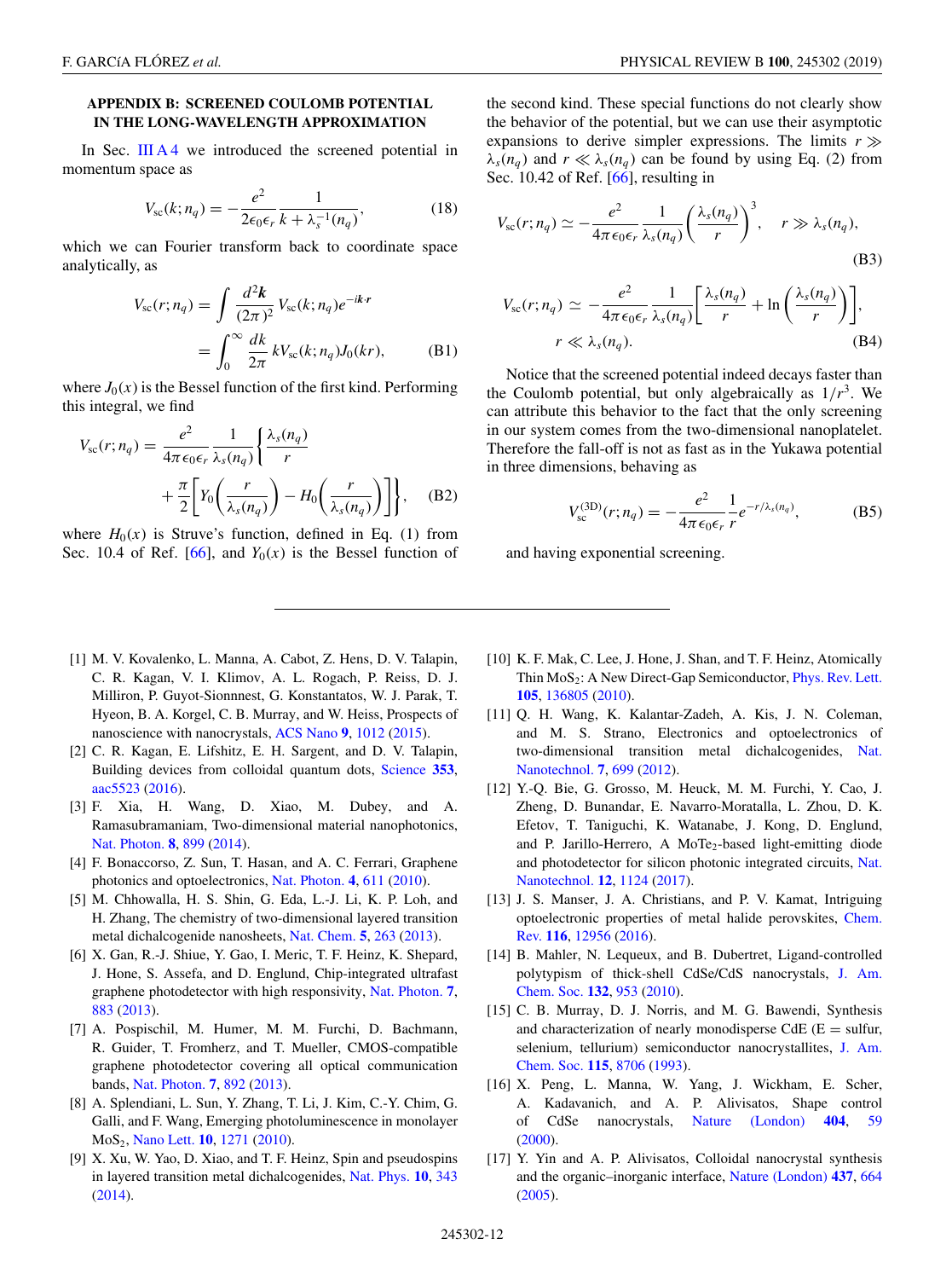- <span id="page-12-0"></span>[18] S. Ithurria, M. D. Tessier, B. Mahler, R. P. S. M. Lobo, B. Dubertret, and A. L. Efros, Colloidal nanoplatelets with twodimensional electronic structure, [Nat. Mater.](https://doi.org/10.1038/nmat3145) **[10](https://doi.org/10.1038/nmat3145)**, [936](https://doi.org/10.1038/nmat3145) [\(2011\)](https://doi.org/10.1038/nmat3145).
- [19] Y. Ye, Z. J. Wong, X. Lu, X. Ni, H. Zhu, X. Chen, Y. Wang, and X. Zhang, Monolayer excitonic laser, [Nat. Photon.](https://doi.org/10.1038/nphoton.2015.197) **[9](https://doi.org/10.1038/nphoton.2015.197)**, [733](https://doi.org/10.1038/nphoton.2015.197) [\(2015\)](https://doi.org/10.1038/nphoton.2015.197).
- [20] L. Zhao, Q. Shang, Y. Gao, J. Shi, Z. Liu, J. Chen, Y. Mi, P. Yang, Z. Zhang, W. Du, M. Hong, Y. Liang, J. Xie, X. Hu, B. Peng, J. Leng, X. Liu, Y. Zhao, Y. Zhang, and Q. Zhang, High-temperature continuous-wave pumped lasing from large-area monolayer semiconductors grown by chemical vapor deposition, [ACS Nano](https://doi.org/10.1021/acsnano.8b04511) **[12](https://doi.org/10.1021/acsnano.8b04511)**, [9390](https://doi.org/10.1021/acsnano.8b04511) [\(2018\)](https://doi.org/10.1021/acsnano.8b04511).
- [21] B. W. H. Baugher, H. O. H. Churchill, Y. Yang, and P. Jarillo-Herrero, Optoelectronic devices based on electrically tunable *p*-*n* diodes in a monolayer dichalcogenide, [Nat. Nanotechnol.](https://doi.org/10.1038/nnano.2014.25) **[9](https://doi.org/10.1038/nnano.2014.25)**, [262](https://doi.org/10.1038/nnano.2014.25) [\(2014\)](https://doi.org/10.1038/nnano.2014.25).
- [22] X. Gan, Y. Gao, K. Fai Mak, X. Yao, R.-J. Shiue, A. van der Zande, M. E. Trusheim, F. Hatami, T. F. Heinz, J. Hone, and D. Englund, Controlling the spontaneous emission rate of monolayer  $MoS<sub>2</sub>$  [in a photonic crystal nanocavity,](https://doi.org/10.1063/1.4826679) Appl. Phys. Lett. **[103](https://doi.org/10.1063/1.4826679)**, [181119](https://doi.org/10.1063/1.4826679) [\(2013\)](https://doi.org/10.1063/1.4826679).
- [23] X. Liu, T. Galfsky, Z. Sun, F. Xia, E.-c. Lin, Y.-H. Lee, S. Kéna-Cohen, and V. M. Menon, Strong light–matter coupling in twodimensional atomic crystals, [Nat. Photon.](https://doi.org/10.1038/nphoton.2014.304) **[9](https://doi.org/10.1038/nphoton.2014.304)**, [30](https://doi.org/10.1038/nphoton.2014.304) [\(2015\)](https://doi.org/10.1038/nphoton.2014.304).
- [24] A. Pospischil, M. M. Furchi, and T. Mueller, Solar-energy conversion and light emission in an atomic monolayer *p*-*n* diode, [Nat. Nanotechnol.](https://doi.org/10.1038/nnano.2014.14) **[9](https://doi.org/10.1038/nnano.2014.14)**, [257](https://doi.org/10.1038/nnano.2014.14) [\(2014\)](https://doi.org/10.1038/nnano.2014.14).
- [25] J. S. Ross, P. Klement, A. M. Jones, N. J. Ghimire, J. Yan, D. G. Mandrus, T. Taniguchi, K. Watanabe, K. Kitamura, W. Yao, D. H. Cobden, and X. Xu, Electrically tunable excitonic light-emitting diodes based on monolayer  $WSe_2 p$ -*n* junctions, [Nat. Nanotechnol.](https://doi.org/10.1038/nnano.2014.26) **[9](https://doi.org/10.1038/nnano.2014.26)**, [268](https://doi.org/10.1038/nnano.2014.26) [\(2014\)](https://doi.org/10.1038/nnano.2014.26).
- [26] S. Schwarz, S. Dufferwiel, P. M. Walker, F. Withers, A. A. P. Trichet, M. Sich, F. Li, E. A. Chekhovich, D. N. Borisenko, N. N. Kolesnikov, K. S. Novoselov, M. S. Skolnick, J. M. Smith, D. N. Krizhanovskii, and A. I. Tartakovskii, Twodimensional metal–chalcogenide films in tunable optical microcavities, [Nano Lett.](https://doi.org/10.1021/nl503312x) **[14](https://doi.org/10.1021/nl503312x)**, [7003](https://doi.org/10.1021/nl503312x) [\(2014\)](https://doi.org/10.1021/nl503312x).
- [27] S. Wu, S. Buckley, A. M. Jones, J. S. Ross, N. J. Ghimire, J. Yan, D. G. Mandrus, W. Yao, F. Hatami, J. Vučković, A. Majumdar, and X. Xu, Control of two-dimensional excitonic light emission via photonic crystal, [2D Mater.](https://doi.org/10.1088/2053-1583/1/1/011001) **[1](https://doi.org/10.1088/2053-1583/1/1/011001)**, [011001](https://doi.org/10.1088/2053-1583/1/1/011001) [\(2014\)](https://doi.org/10.1088/2053-1583/1/1/011001).
- [28] M. Li, G. W. Mulholland, and M. R. Zachariah, The effect of orientation on the mobility and dynamic shape factor of charged [axially symmetric particles in an electric field,](https://doi.org/10.1080/02786826.2012.686675) Aerosol Sci. Technol. **[46](https://doi.org/10.1080/02786826.2012.686675)**, [1035](https://doi.org/10.1080/02786826.2012.686675) [\(2012\)](https://doi.org/10.1080/02786826.2012.686675).
- [29] O. Salehzadeh, M. Djavid, N. H. Tran, I. Shih, and Z. Mi, Optically pumped two-dimensional  $MoS<sub>2</sub>$  lasers operating at room-temperature, [Nano Lett.](https://doi.org/10.1021/acs.nanolett.5b01665) **[15](https://doi.org/10.1021/acs.nanolett.5b01665)**, [5302](https://doi.org/10.1021/acs.nanolett.5b01665) [\(2015\)](https://doi.org/10.1021/acs.nanolett.5b01665).
- [30] J. Shang, C. Cong, Z. Wang, N. Peimyoo, L. Wu, C. Zou, Y. Chen, X. Y. Chin, J. Wang, C. Soci, W. Huang, and T. Yu, Room-temperature 2D semiconductor activated vertical-cavity surface-emitting lasers, [Nat. Commun.](https://doi.org/10.1038/s41467-017-00743-w) **[8](https://doi.org/10.1038/s41467-017-00743-w)**, [543](https://doi.org/10.1038/s41467-017-00743-w) [\(2017\)](https://doi.org/10.1038/s41467-017-00743-w).
- [31] S. Wu, S. Buckley, J. R. Schaibley, L. Feng, J. Yan, D. G. Mandrus, F. Hatami, W. Yao, J. Vučković, A. Majumdar, and X. Xu, Monolayer semiconductor nanocavity lasers with ultralow thresholds, [Nature \(London\)](https://doi.org/10.1038/nature14290) **[520](https://doi.org/10.1038/nature14290)**, [69](https://doi.org/10.1038/nature14290) [\(2015\)](https://doi.org/10.1038/nature14290).
- [32] Z. Yang, M. Pelton, I. Fedin, D. V. Talapin, and E. Waks, A room temperature continuous-wave nanolaser using colloidal quantum wells, [Nat. Commun.](https://doi.org/10.1038/s41467-017-00198-z) **[8](https://doi.org/10.1038/s41467-017-00198-z)**, [143](https://doi.org/10.1038/s41467-017-00198-z) [\(2017\)](https://doi.org/10.1038/s41467-017-00198-z).
- [33] S. Schmitt-Rink, D. S. Chemla, and D. A. B. Miller, Theory of transient excitonic optical nonlinearities in semiconductor quantum-well structures, [Phys. Rev. B](https://doi.org/10.1103/PhysRevB.32.6601) **[32](https://doi.org/10.1103/PhysRevB.32.6601)**, [6601](https://doi.org/10.1103/PhysRevB.32.6601) [\(1985\)](https://doi.org/10.1103/PhysRevB.32.6601).
- [34] S. Schmitt-Rink and C. Ell, Excitons and electron-hole plasma in quasi-two-dimensional systems, [J. Lumin.](https://doi.org/10.1016/0022-2313(85)90080-8) **[30](https://doi.org/10.1016/0022-2313(85)90080-8)**, [585](https://doi.org/10.1016/0022-2313(85)90080-8) [\(1985\)](https://doi.org/10.1016/0022-2313(85)90080-8).
- [35] S. Schmitt-Rink, C. Ell, and H. Haug, Many-body effects in the absorption, gain, and luminescence spectra of semiconductor quantum-well structures, [Phys. Rev. B](https://doi.org/10.1103/PhysRevB.33.1183) **[33](https://doi.org/10.1103/PhysRevB.33.1183)**, [1183](https://doi.org/10.1103/PhysRevB.33.1183) [\(1986\)](https://doi.org/10.1103/PhysRevB.33.1183).
- [36] M. Kumagai and T. Takagahara, Excitonic and nonlinear-optical properties of dielectric quantum-well structures, [Phys. Rev. B](https://doi.org/10.1103/PhysRevB.40.12359) **[40](https://doi.org/10.1103/PhysRevB.40.12359)**, [12359](https://doi.org/10.1103/PhysRevB.40.12359) [\(1989\)](https://doi.org/10.1103/PhysRevB.40.12359).
- [37] V. Kozlov, P. Kelkar, A. Vertikov, A. V. Nurmikko, C.-C. Chu, J. Han, C. G. Hua, and R. L. Gunshor, Gain spectroscopy of excitonic molecules and its dynamics in a ZnSe single quantum well, [Phys. Rev. B](https://doi.org/10.1103/PhysRevB.54.13932) **[54](https://doi.org/10.1103/PhysRevB.54.13932)**, [13932](https://doi.org/10.1103/PhysRevB.54.13932) [\(1996\)](https://doi.org/10.1103/PhysRevB.54.13932).
- [38] J. Ding, H. Jeon, T. Ishihara, M. Hagerott, A. V. Nurmikko, H. Luo, N. Samarth, and J. Furdyna, Excitonic Gain and Laser Emission in ZnSe-based Quantum Wells, [Phys. Rev. Lett.](https://doi.org/10.1103/PhysRevLett.69.1707) **[69](https://doi.org/10.1103/PhysRevLett.69.1707)**, [1707](https://doi.org/10.1103/PhysRevLett.69.1707) [\(1992\)](https://doi.org/10.1103/PhysRevLett.69.1707).
- [39] K. Asano and T. Yoshioka, Exciton–Mott physics in twodimensional electron–hole systems: Phase diagram and singleparticle spectra, [J. Phys. Soc. Jpn.](https://doi.org/10.7566/JPSJ.83.084702) **[83](https://doi.org/10.7566/JPSJ.83.084702)**, [084702](https://doi.org/10.7566/JPSJ.83.084702) [\(2014\)](https://doi.org/10.7566/JPSJ.83.084702).
- [40] A. Chernikov, C. Ruppert, H. M. Hill, A. F. Rigosi, and T. F. Heinz, Population inversion and giant bandgap renormalization in atomically thin  $WS_2$  layers, [Nat. Photon.](https://doi.org/10.1038/nphoton.2015.104) **[9](https://doi.org/10.1038/nphoton.2015.104)**, [466](https://doi.org/10.1038/nphoton.2015.104) [\(2015\)](https://doi.org/10.1038/nphoton.2015.104).
- [41] A. Steinhoff, M. Florian, M. Rösner, G. Schönhoff, T. O. Wehling, and F. Jahnke, Exciton fission in monolayer transition metal dichalcogenide semiconductors, [Nat. Commun.](https://doi.org/10.1038/s41467-017-01298-6) **[8](https://doi.org/10.1038/s41467-017-01298-6)**, [1166](https://doi.org/10.1038/s41467-017-01298-6) [\(2017\)](https://doi.org/10.1038/s41467-017-01298-6).
- [42] A. Rustagi and A. F. Kemper, Theoretical phase diagram for the room-temperature electron–hole liquid in photoexcited quasi-two-dimensional monolayer MoS<sub>2</sub>, [Nano Lett.](https://doi.org/10.1021/acs.nanolett.7b04377) **[18](https://doi.org/10.1021/acs.nanolett.7b04377)**, [455](https://doi.org/10.1021/acs.nanolett.7b04377) [\(2018\)](https://doi.org/10.1021/acs.nanolett.7b04377).
- [43] R. Tomar, A. Kulkarni, K. Chen, S. Singh, D. van Thourhout, J. M. Hodgkiss, L. D. A. Siebbeles, Z. Hens, and P. Geiregat, Charge carrier cooling bottleneck opens up nonexcitonic gain [mechanisms in colloidal CdSe quantum wells,](https://doi.org/10.1021/acs.jpcc.9b02085) J. Phys. Chem. C **[123](https://doi.org/10.1021/acs.jpcc.9b02085)**, [9640](https://doi.org/10.1021/acs.jpcc.9b02085) [\(2019\)](https://doi.org/10.1021/acs.jpcc.9b02085).
- [44] [M. N. Saha, LIII. Ionization in the solar chromosphere,](https://doi.org/10.1080/14786441008636148) London, Edinburgh, Dublin Philos. Mag. J. Sci. **[40](https://doi.org/10.1080/14786441008636148)**, [472](https://doi.org/10.1080/14786441008636148) [\(1920\)](https://doi.org/10.1080/14786441008636148).
- [45] [M. N. Saha, On a physical theory of stellar spectra,](https://doi.org/10.1098/rspa.1921.0029) Proc. R. Soc. London Ser. A **[99](https://doi.org/10.1098/rspa.1921.0029)**, [135](https://doi.org/10.1098/rspa.1921.0029) [\(1921\)](https://doi.org/10.1098/rspa.1921.0029).
- [46] R. Benchamekh, N. A. Gippius, J. Even, M. O. Nestoklon, J.-M. Jancu, S. Ithurria, B. Dubertret, A. L. Efros, and P. Voisin, Tight-binding calculations of image-charge effects in colloidal nanoscale platelets of CdSe, [Phys. Rev. B](https://doi.org/10.1103/PhysRevB.89.035307) **[89](https://doi.org/10.1103/PhysRevB.89.035307)**, [035307](https://doi.org/10.1103/PhysRevB.89.035307) [\(2014\)](https://doi.org/10.1103/PhysRevB.89.035307).
- [47] R. S. Koster, C. Fang, A. van Blaaderen, M. Dijkstra, and M. A. van Huis, Acetate ligands determine the crystal structure of [CdSe nanoplatelets—A density functional theory study,](https://doi.org/10.1039/C6CP04935D) Phys. Chem. Chem. Phys. **[18](https://doi.org/10.1039/C6CP04935D)**, [22021](https://doi.org/10.1039/C6CP04935D) [\(2016\)](https://doi.org/10.1039/C6CP04935D).
- [48] M. Richter, Nanoplatelets as material system between strong confinement and weak confinement, [Phys. Rev. Mater.](https://doi.org/10.1103/PhysRevMaterials.1.016001) **[1](https://doi.org/10.1103/PhysRevMaterials.1.016001)**, [016001](https://doi.org/10.1103/PhysRevMaterials.1.016001) [\(2017\)](https://doi.org/10.1103/PhysRevMaterials.1.016001).
- [49] W. H. Evers, J. M. Schins, M. Aerts, A. Kulkarni, P. Capiod, M. Berthe, B. Grandidier, C. Delerue, H. S. J. van der Zant, C. van Overbeek, J. L. Peters, D. Vanmaekelbergh, and L. D. A. Siebbeles, High charge mobility in two-dimensional percolative networks of PbSe quantum dots connected by atomic bonds, [Nat. Commun.](https://doi.org/10.1038/ncomms9195) **[6](https://doi.org/10.1038/ncomms9195)**, [8195](https://doi.org/10.1038/ncomms9195) [\(2015\)](https://doi.org/10.1038/ncomms9195).